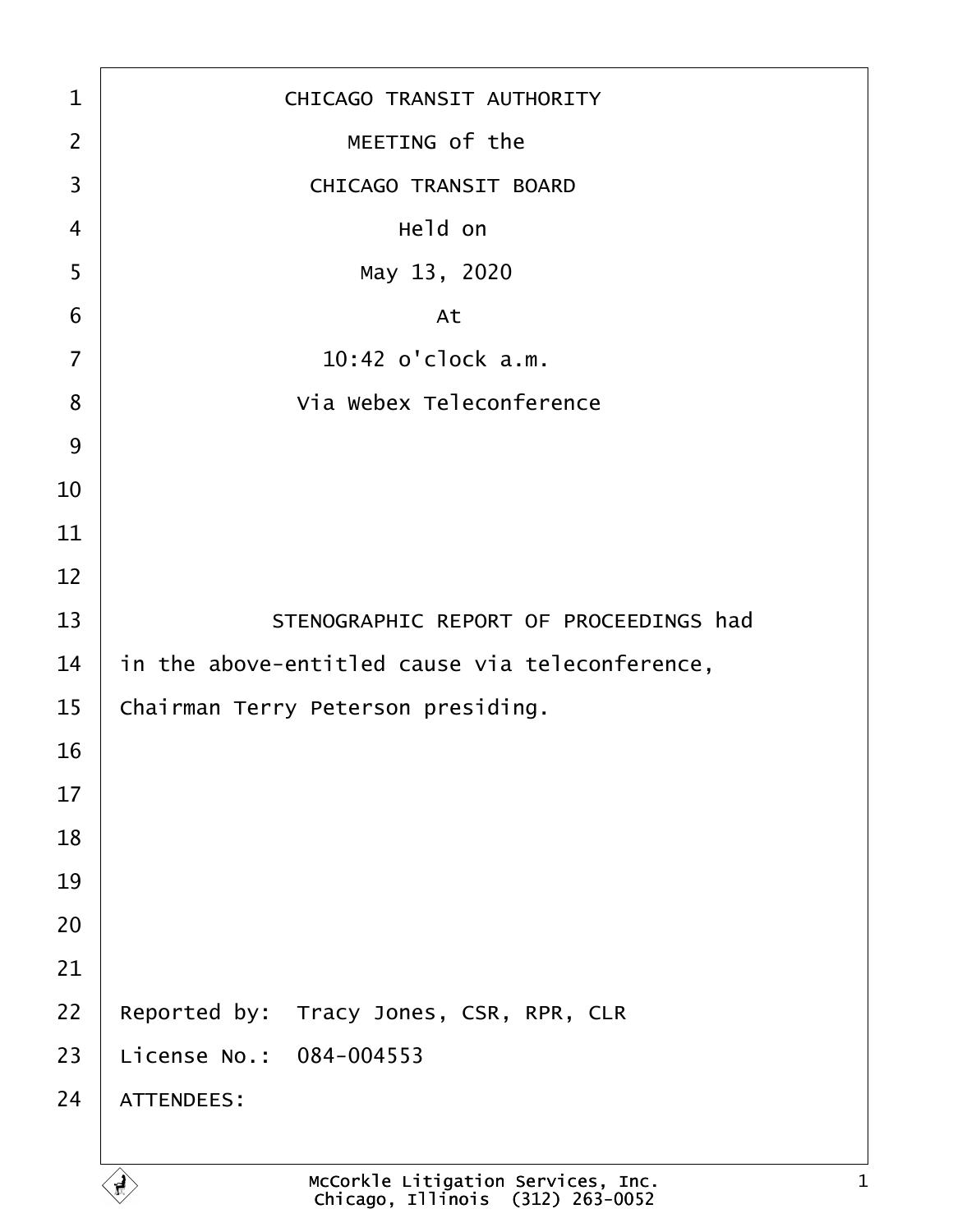| $\mathbf{1}$   | PRESIDENT: DORVAL CARTER           |
|----------------|------------------------------------|
| $\overline{2}$ | CHAIRMAN: MR. TERRY PETERSON       |
| 3              | SECRETARY: MR. GREG LONGHINI       |
| $\overline{4}$ | GEN. COUNSEL: MS. KAREN SEIMETZ    |
| 5              |                                    |
| 6              | <b>BOARD MEMBERS:</b>              |
| $\overline{7}$ | DIRECTOR ALEJANDRO SILVA           |
| 8              | <b>DIRECTOR KEVIN IRVINE</b>       |
| 9              | DIRECTOR REV. JOHNNY L. MILLER     |
| 10             | DIRECTOR ARABEL ALVA ROSALES       |
| 11             | DIRECTOR REV. DR. L. BERNARD JAKES |
| 12             | DIRECTOR JUDGE GLORIA CHEVERE      |
| 13             |                                    |
| 14             |                                    |
| 15             |                                    |
| 16             |                                    |
| 17             |                                    |
| 18             |                                    |
| 19             |                                    |
| $20\,$         |                                    |
| 21             |                                    |
| 22             |                                    |
| 23             |                                    |
| 24             |                                    |
|                |                                    |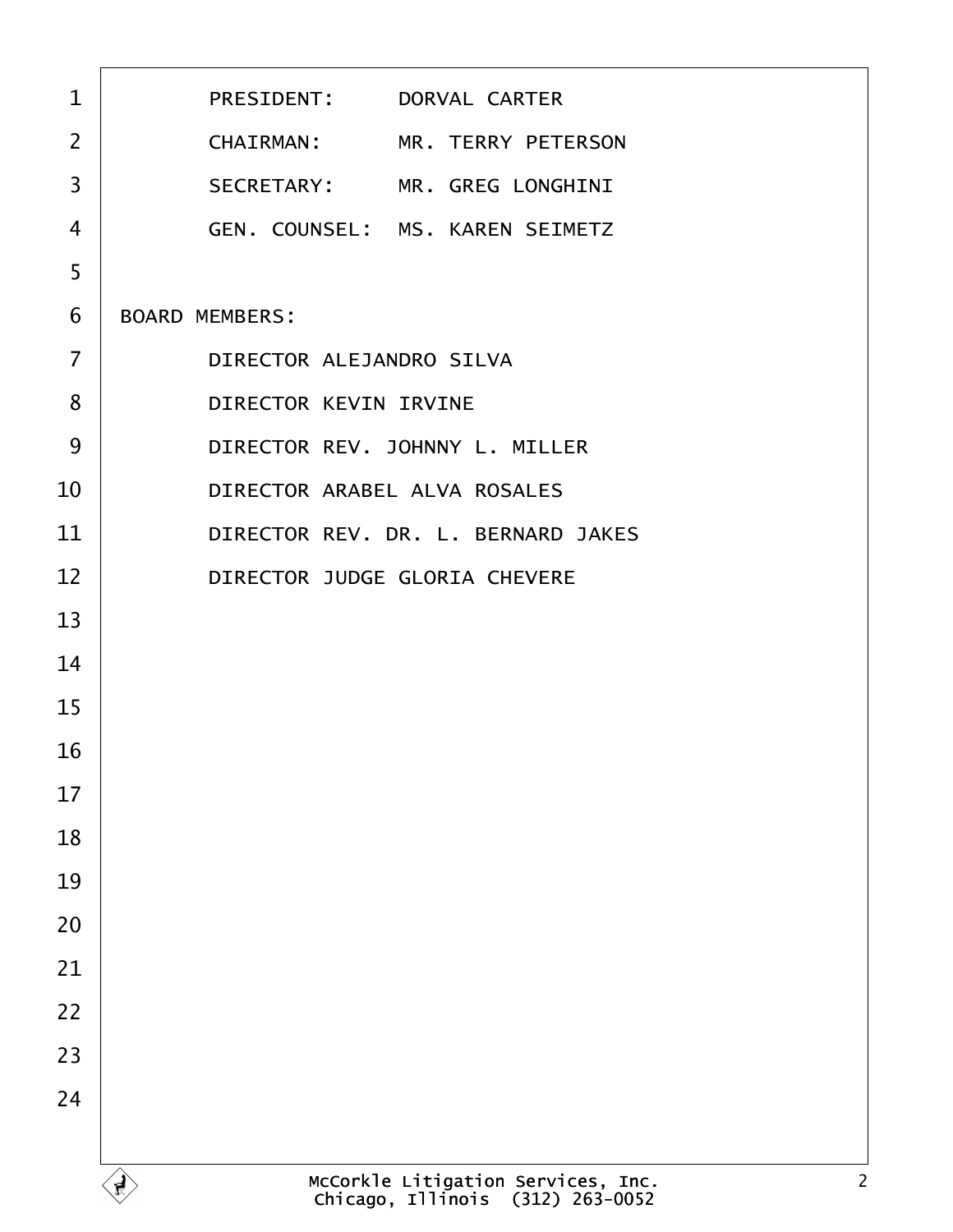<span id="page-2-0"></span>

| 1              | MR. LONGHINI: Good morning. I'm Greg               |
|----------------|----------------------------------------------------|
| $\overline{2}$ | Longhini, Secretary to the Chicago Transit Board.  |
| 3              | I would like to note that in accordance            |
| 4              | with Executive Orders 2020-7, 2020-10, and 2020-37 |
| 5              | issued by Governor Pritzker and further guidance   |
| 6              | issued by the Illinois Attorney General's Office,  |
| 7              | this meeting will be conducted via teleconference  |
| 8              | through Webex. The audio for this meeting is       |
| 9              | being streamed live on CTA's website along with    |
| 10             | closed captioning, and public comment speakers     |
| 11             | have been invited to join the teleconference and   |
| 12             | have been provided with a telephone number by our  |
| 13             | Board Secretary to do so.                          |
| 14             | Chairman Peterson, we may begin the                |
| 15             | meeting.                                           |
| 16             | CHAIRMAN PETERSON: Thanks, Greg.                   |
| 17             | Good morning. I'd like to call the                 |
| 18             | egular ordered scheduled meeting of the Chicago    |
|                |                                                    |
| 19             | Transit Board for May 13, 2020.                    |
| 20             | Will the Secretary call the roll.                  |
| 21             | MR. LONGHINI: Yes.                                 |
| 22             | Judge Chevere?                                     |
| 23             | DIRECTOR J. CHEVERE: Present.                      |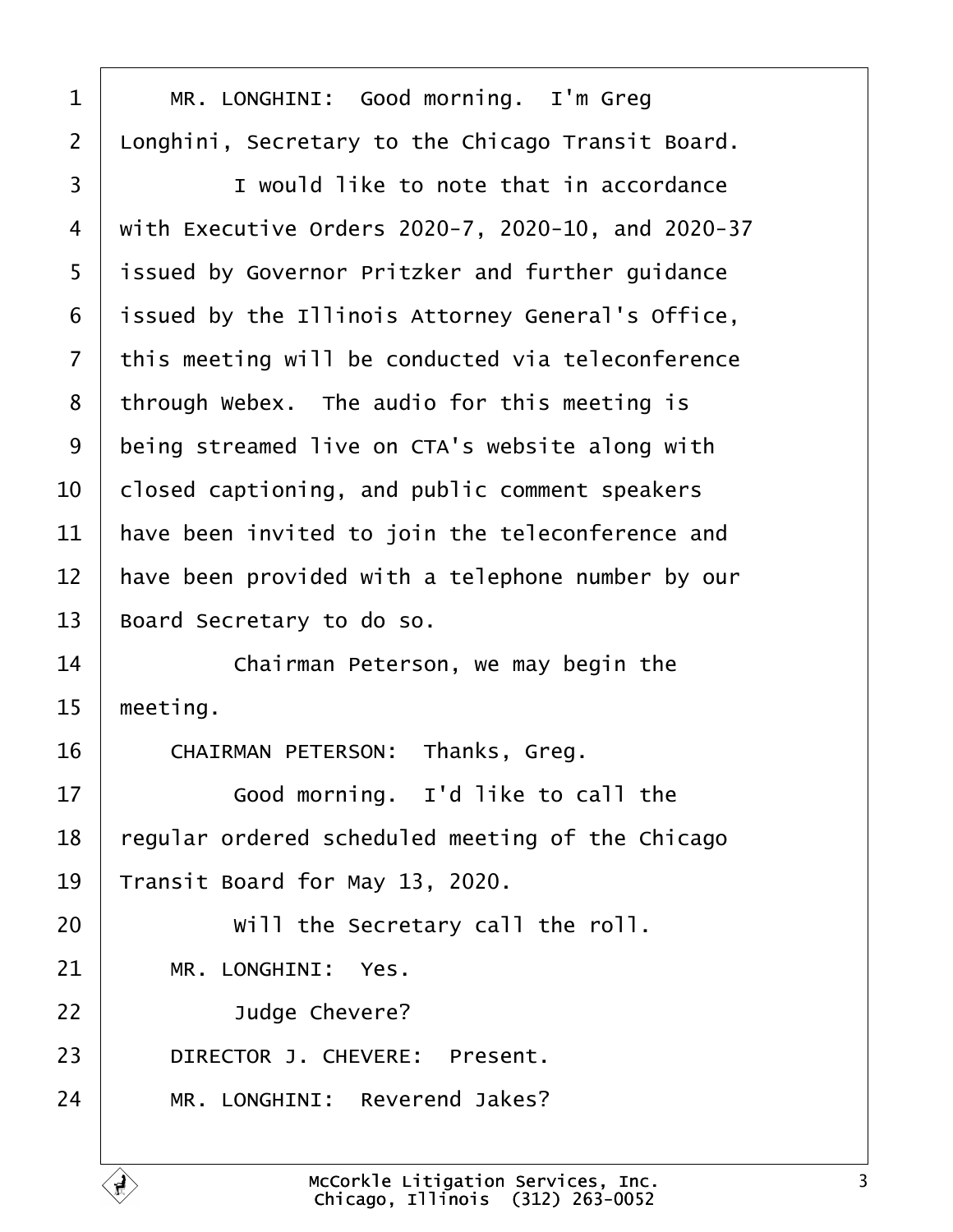<span id="page-3-0"></span>

| 1              | DIRECTOR REV. JAKES: Here.                       |
|----------------|--------------------------------------------------|
| $\overline{2}$ | MR. LONGHINI: Reverend Miller?                   |
| 3              | DIRECTOR REV. MILLER: Here.                      |
| 4              | MR. LONGHINI: Director Irvine?                   |
| 5              | DIRECTOR IRVINE: Here.                           |
| 6              | MR. LONGHINI: Director Silva?                    |
| $\overline{7}$ | <b>DIRECTOR SILVA: Here.</b>                     |
| 8              | MR. LONGHINI: Director Alva Rosales?             |
| 9              | DIRECTOR ALVA ROSALES: Here.                     |
| 10             | MR. LONGHINI: Chairman Peterson?                 |
| 11             | <b>CHAIRMAN PETERSON: Here.</b>                  |
| 12             | MR. LONGHINI: We have a quorum with all seven    |
| 13             | members of the Board present. And let the record |
| 14             | show that President Dorval Carter and General    |
| 15             | Counsel Karen Seimetz are also participating in  |
| 16             | this meeting.                                    |
| 17             | <b>CHAIRMAN PETERSON: Thanks, Greg.</b>          |
| 18             | Our first order of business today is             |
| 19             | public comment.                                  |
| 20             | Greg?                                            |
| 21             | MR. LONGHINI: Yes. We have one public            |
| 22             | comment speaker who Herb just brought into the   |
| 23             | system here. His name is Lee Neubecker.          |
| 24             | Mr. Neubecker, good morning. Welcome to          |
|                |                                                  |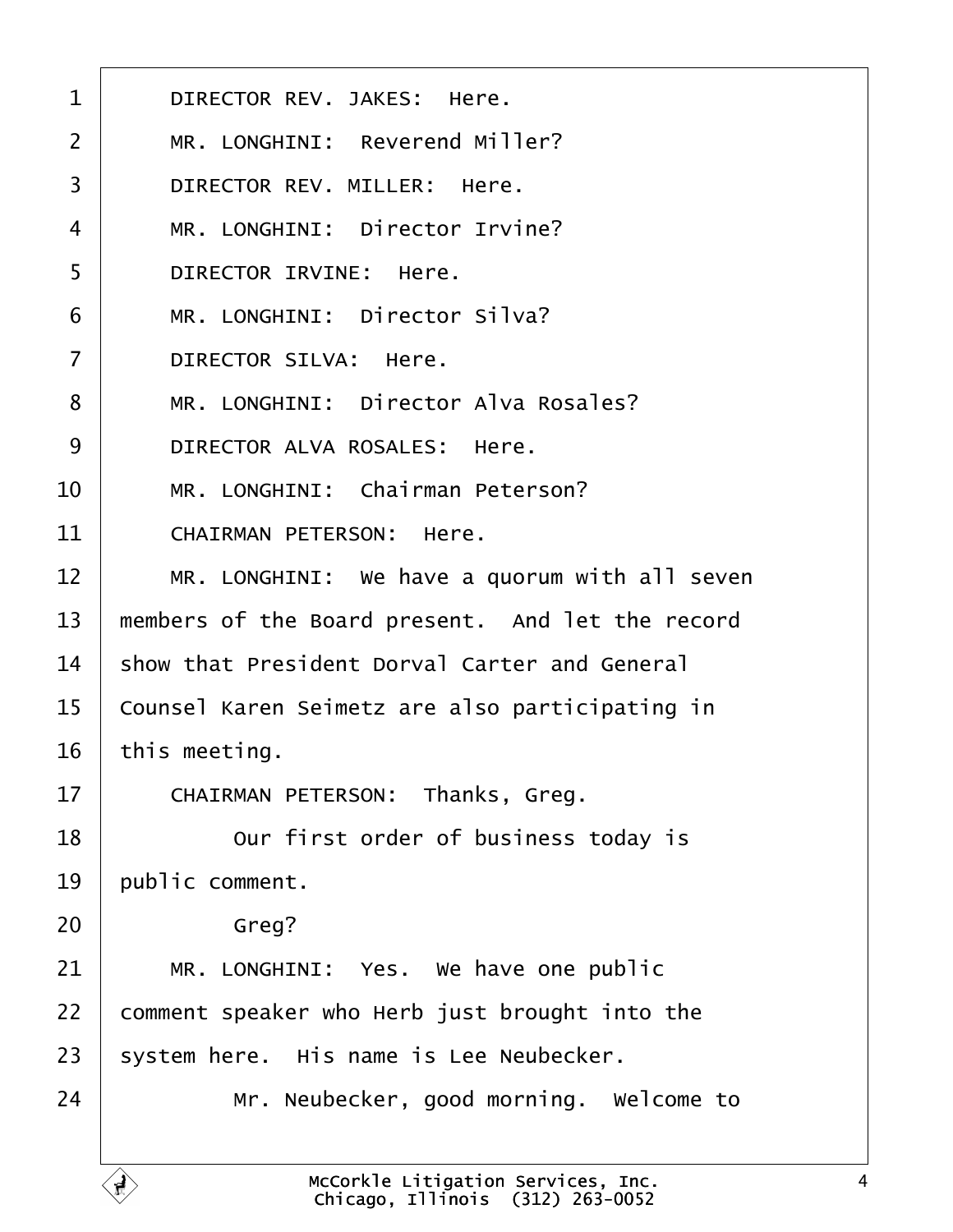<span id="page-4-0"></span>

| 1  | the Board meeting. You may address the Board, and  |
|----|----------------------------------------------------|
| 2  | we do ask our public comment speakers to try to    |
| 3  | limit their remarks to three minutes or so. So go  |
| 4  | right ahead, sir.                                  |
| 5  | MR. NEUBECKER: Thank you. Thank you,               |
| 6  | Chairman Silva and Directors for allowing me to    |
| 7  | domment today. I'm the president of Enigma         |
| 8  | Forensics, a Chicago-based computer forensics,     |
| 9  | medical records, expert witness consulting firm.   |
| 10 | have no interest, financial interest at all or     |
| 11 | any benefit that I receive for the recommendations |
| 12 | 'm making today, except for that my staff use the  |
| 13 | public transit needs for work, and I'm concerned   |
| 14 | about COVID-19, as we all are.                     |
| 15 | What I wanted to make sure that all of             |
| 16 | you were aware of are some actions that New York   |
| 17 | City is taking with their MTA to clean their rail  |
| 18 | cars and buses. They're using ultraviolet light    |
| 19 | technology, which is known to be effective at      |
| 20 | sterilization of hospitals, ER rooms, surgical     |
| 21 | rooms, and so on, to kill viruses and bacteria.    |
| 22 | And it's now known by research from Columbia       |
| 23 | University that it can even kill the coronavirus.  |
| 24 | The Metropolitan Transit Authority from            |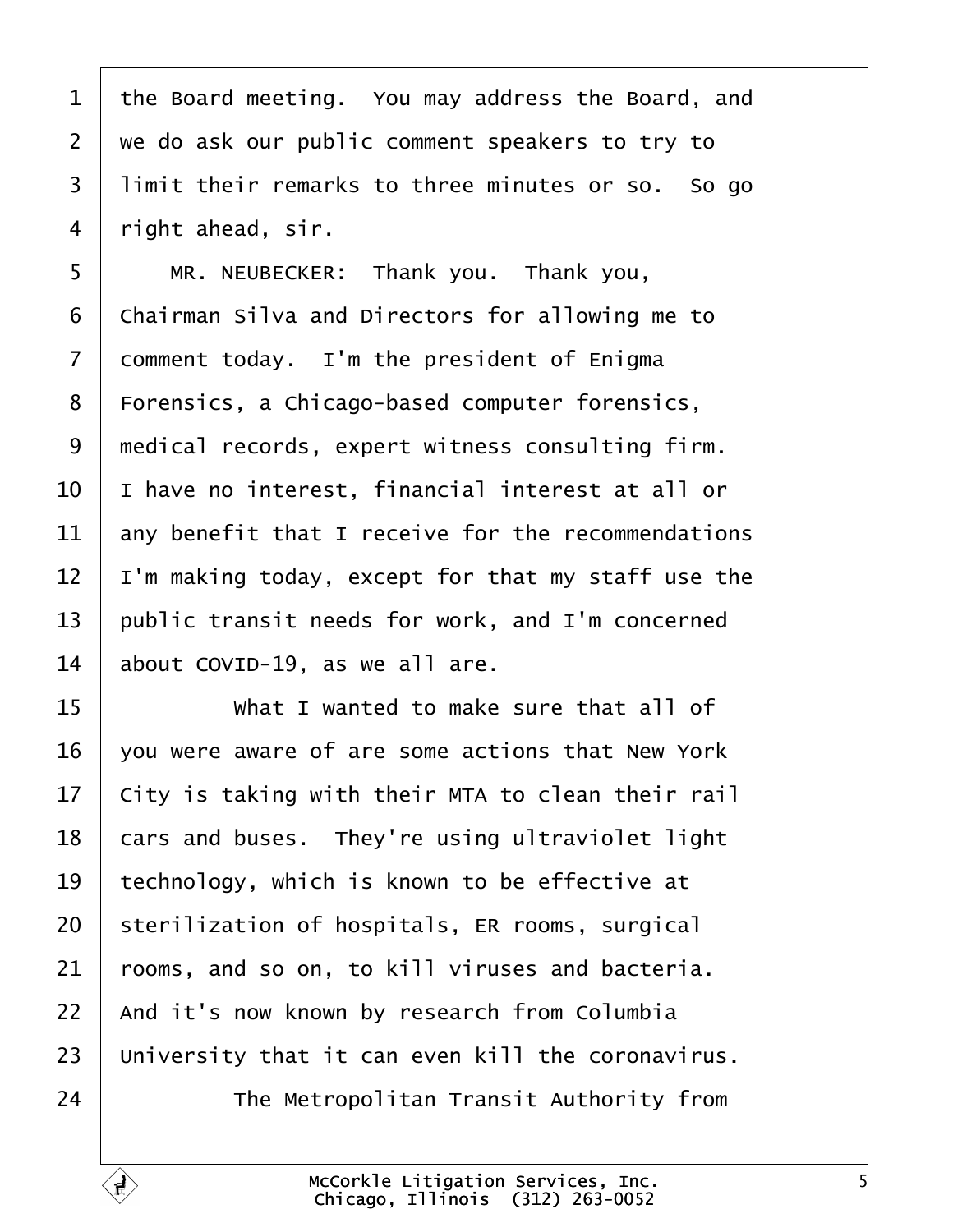<span id="page-5-0"></span>

| 1              | New York is currently working with Dr. David       |
|----------------|----------------------------------------------------|
| $\overline{2}$ | Brennan [sic] from the Center for Radiological     |
| 3              | Research at Columbia University.                   |
| 4              | I'm sorry. That's David J. Brenner.                |
| 5              | And essentially, what the UV cleaning,             |
| 6              | the ultraviolet light is known to kill viruses     |
| 7              | with three types of bands of UV. There's A, B,     |
| 8              | and C. Now, the C band doesn't penetrate the       |
| 9              | Earth's atmosphere, so it's very lethal to         |
| 10             | viruses. Unfortunately, it's also harmful to       |
| 11             | humans. With UVC light, you can get cancer; you    |
| 12             | can burn out your retinas. So when hospitals have  |
| 13             | been using UVC light, they're usually using it     |
| 14             | devoid of any staff inside the room to protect the |
| 15             | staff. Or if staff are nearby, they wear -- they   |
| 16             | wear gloves, they have eyeglass protection, and so |
| 17             | on.                                                |
| 18             | It's known that UVC can be harmful to              |
| 19             | coronaviruses. While it's not proven yet that UVC  |
| 20             | combats COVID-19, Professor Brenner believes it    |
| 21             | does. There's a lack of the ability to kind of     |
| 22             | validate this particular coronavirus can be        |
| 23             | killed. But it's expected that it does.            |
| 24             | The CTA has roughly 3,300 rail cars and            |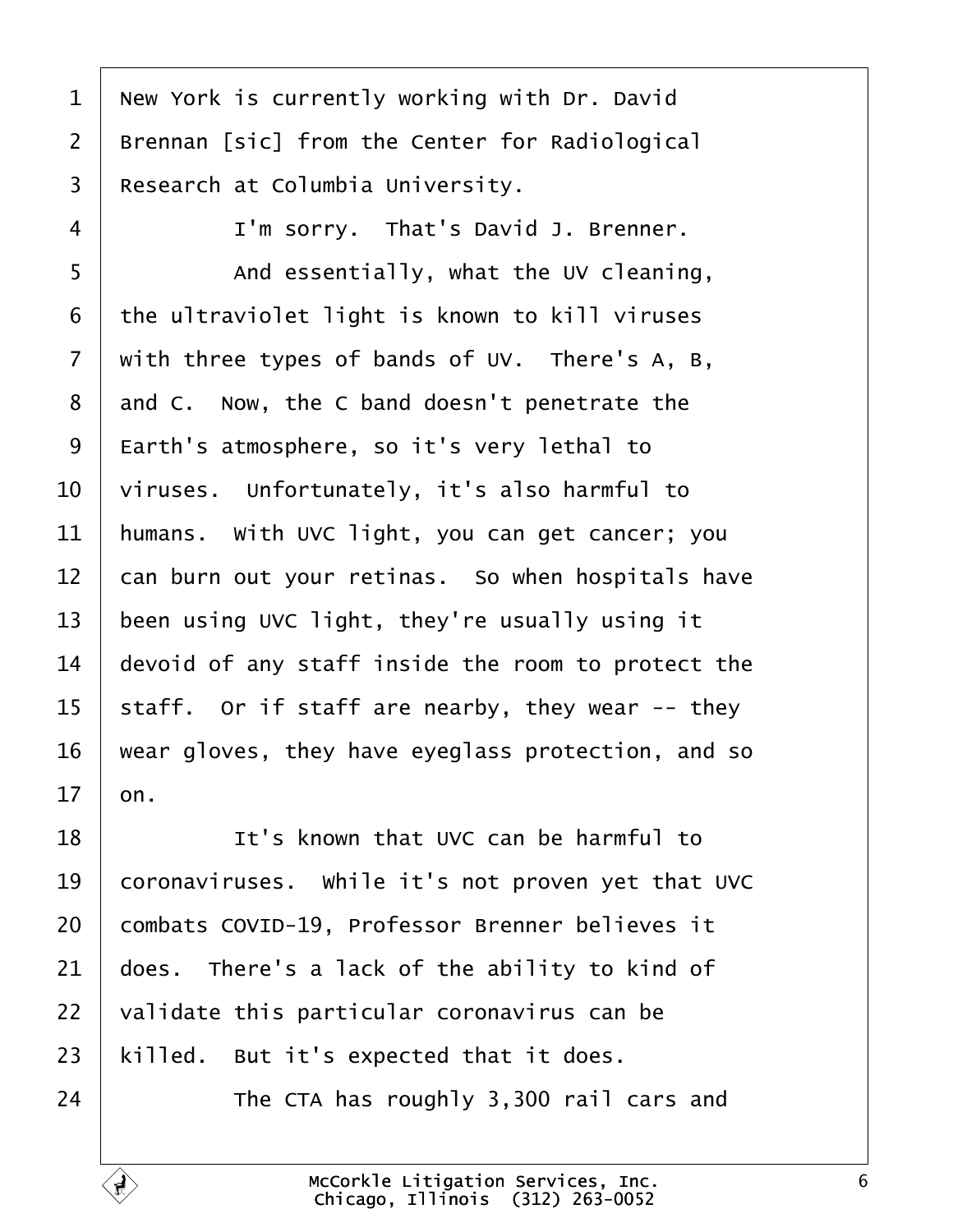<span id="page-6-0"></span>

|  |  | 1 buses. There are industrial GermAwayUV-C surface |
|--|--|----------------------------------------------------|
|--|--|----------------------------------------------------|

- 2 sterilizers available from cureuv.com that have
- 3 built in motion shutoff sensors that would protect
- 4 if a worker were to walk into a rail car. I
- 5 destimate it would take three of those units at a
- 6 dost of \$1,000 each to sanitize a single car.
- 7 When you take the volume of rail cars in totality,
- 8 if you wanted to sanitize all the cars at once,
- 9 you'd need 9,900 of them. But if the CTA were to
- 10 break up the cleaning cycles overnight into
- 11 one-hour cycles, roughly 2500 of these could do
- 12 the job, which equates to about \$2.5 million.
- 13 And again, I have no connection to this
- 14 **particular technology.** I did speak with Vice
- 15 President Ellen McCormack from the CTA. She said
- 16 that they're investigating this and have been
- 17 bursuing outreach to UVC vendors. The unfortunate
- 18 thing is there's a six- to eight-week lead time on
- 19 detting this equipment. So hopefully, if the CTA
- 20 bursues this, they'll be able to use connections
- 21 to speed up the order time. But my recommendation
- 22 is that very soon, almost immediately, the CTA at
- 23 least try to pilot getting enough lamps. 27 lamps
- 24  $\alpha$  at a cost of 27,000 would allow for piloting and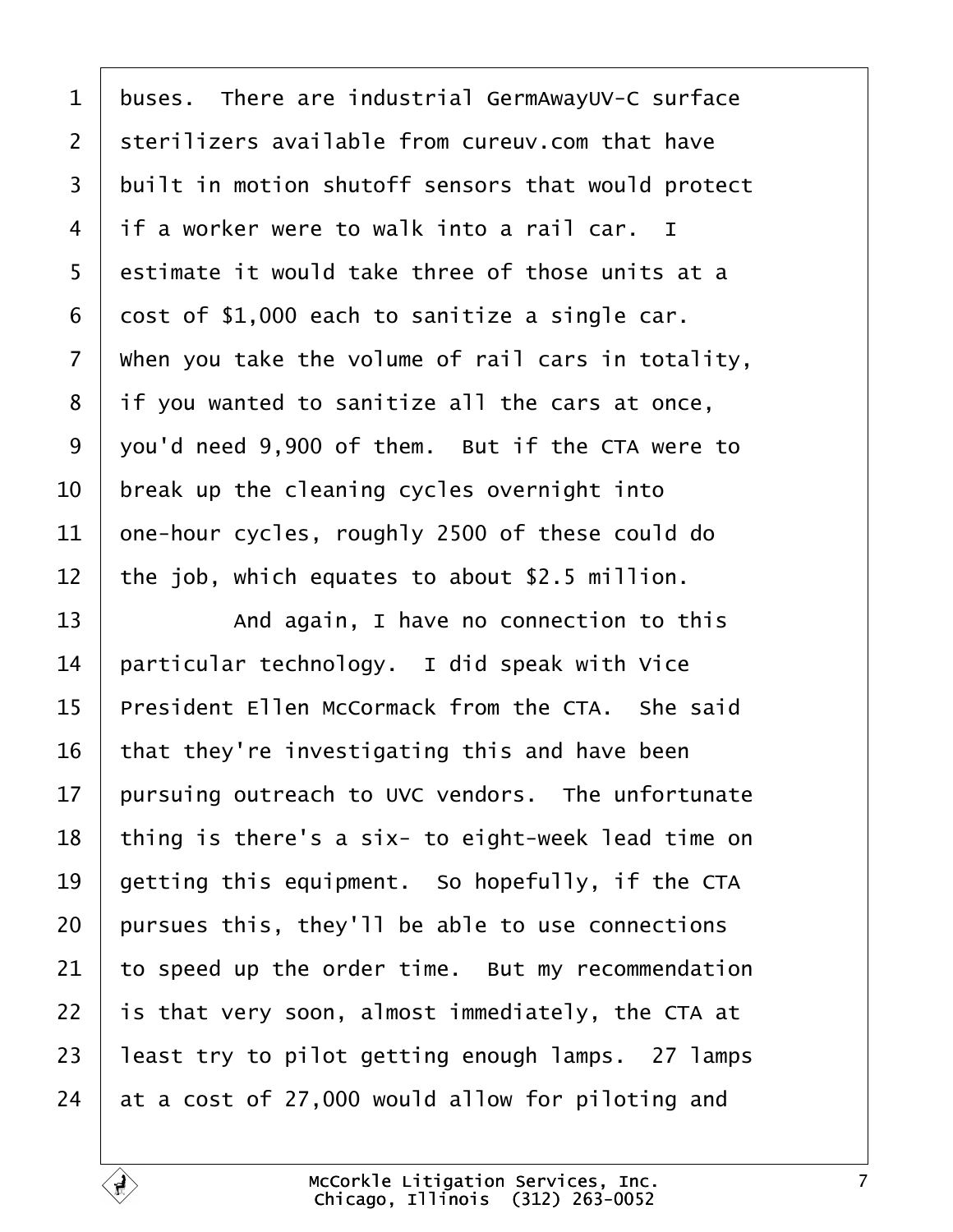<span id="page-7-0"></span>

| 1              | working through the issues of sanitizing eight     |
|----------------|----------------------------------------------------|
| $\overline{2}$ | rail cars and a single bus, and figuring out what  |
| 3              | the logistics are. Like, is the glass on the       |
| 4              | vehicles, does it protect from UV emissions?       |
| 5              | There's other things that would have to be worked  |
| 6              | through, but with 15 minutes of treatment time and |
| $\overline{7}$ | another 45 minutes to allow for ozone to deplete,  |
| 8              | that would protect CTA workers that are cleaning   |
| 9              | the rail cars and buses. And that's a concern for  |
| 10             | me, but it's also a concern for all of us. But     |
| 11             | most importantly, it would take down the virus for |
| 12             | riders, the risk of virus, you know, residually.   |
| 13             | Finally, there's another emerging                  |
| 14             | echnology Dr. Brenner is talking about called      |
| 15             | Far-UVC. And Far-UVC doesn't penetrate the skin    |
| 16             | and isn't harmful to humans, according to          |
| 17             | research. The technology isn't there in the        |
| 18             | market yet to put Far-UVC bulbs into the cars.     |
| 19             | But if it were, imagine having overhead lights     |
| 20             | that don't hurt humans, don't cause blindness, but |
| 21             | kill any bacteria or the COVID-19 virus when       |
| 22             | someone coughs and takes it out of the air. It     |
| 23             | could be in restaurants and so on.                 |
| 24             | But this is important emerging                     |

 $\Gamma$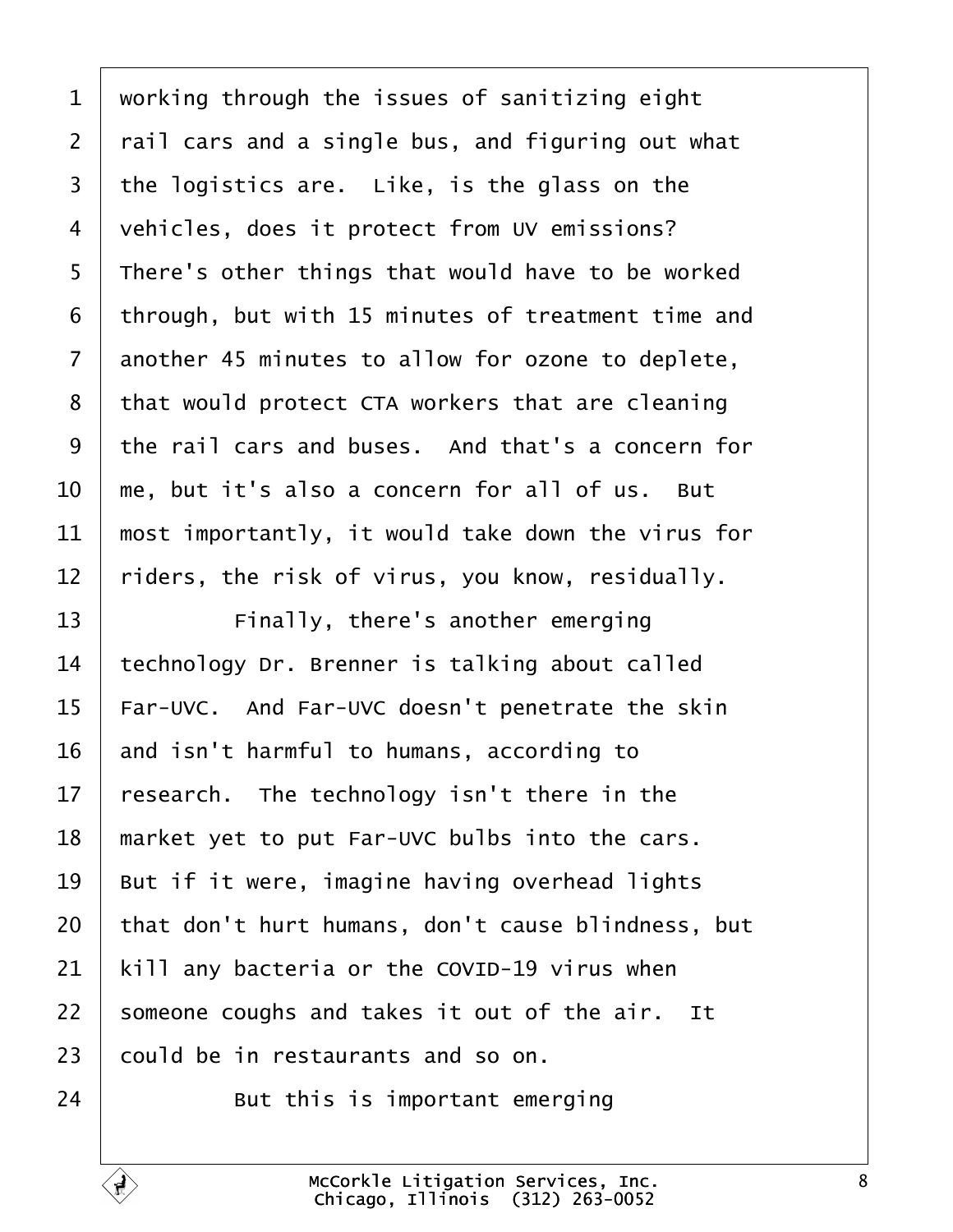<span id="page-8-0"></span>

| 1              | information, and I have more -- I have more         |
|----------------|-----------------------------------------------------|
| $\overline{2}$ | resources if anyone has questions. But I urge the   |
| 3              | Board to take prompt action on getting something    |
| 4              | going with this. Other cities in China are doing    |
| 5              | it; New York is doing it. And we really should be   |
| 6              | moving fast on this and not waiting a long time to  |
| 7              | figure out how to use this technology.              |
| 8              | Thank you for hearing me today. If                  |
| 9              | there's any questions, I'm happy to answer          |
| 10             | questions.                                          |
| 11             | CHAIRMAN PETERSON: Let me just say, I don't         |
| 12             | have any questions, but I wanted to thank you for   |
| 13             | bringing the UVC lighting matter to the Board's     |
| 14             | attention. And we look forward to hearing the       |
| 15             | follow-up from Ellen and her staff regarding usage  |
| 16             | of this lighting to help address the COVID-19       |
| 17             | issue. So again, thank you for taking time out of   |
| 18             | your busy schedule to share this with the Board.    |
| 19             | DIRECTOR SILVA: Thank you.                          |
| 20             | PRESIDENT CARTER: Mr. Chairman?                     |
| 21             | <b>CHAIRMAN PETERSON: Yes.</b>                      |
| 22             | <b>PRESIDENT CARTER: I also wanted to thank the</b> |
| 23             | speaker for talking to us about this issue today.   |
| 24             | think it's important that the Board know that       |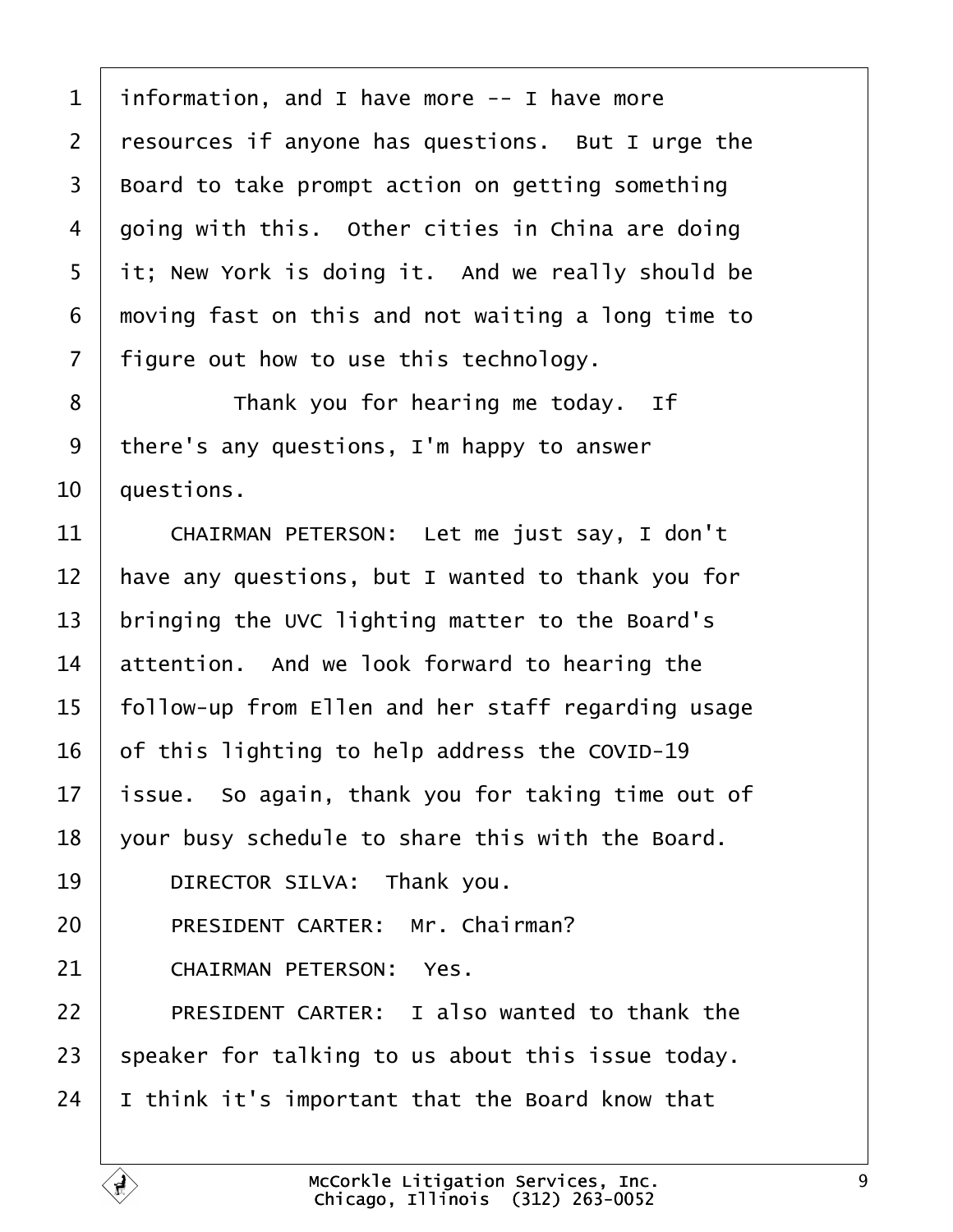<span id="page-9-0"></span>

| 1  | CTA is looking at a number of technologies that    |
|----|----------------------------------------------------|
| 2  | are sort of cutting edge in terms of -- in terms   |
| 3  | of additional cleaning and sanitizing of our       |
| 4  | buses, our trains, and our stations. This is one   |
| 5  | of those technologies that we're looking at.       |
| 6  | We're also looking at solutions that can put       |
| 7  | doatings onto vehicles that can be a barrier       |
| 8  | resistant to coronavirus over an extended period   |
| 9  | of time, and we are in contact with both New York  |
| 10 | and LA Metro as well as MBTA about this particular |
| 11 | technology and are talking through both their      |
| 12 | experiences as they start to use it and also       |
| 13 | looking at what it would -- what it would take for |
| 14 | CTA to pursue similar technology if it makes       |
| 15 | sense. In the meantime, there are other            |
| 16 | technologies that we are implementing and have     |
| 17 | started to ramp up, including the electrostatic    |
| 18 | sprayers that spray -- that spray a fine mist of   |
| 19 | disinfectant solution throughout our vehicles as   |
| 20 | one of the ways in which we're trying to improve   |
| 21 | the sanitation of our system, even as we continue  |
| 22 | to look at other innovations that might be helpful |
| 23 | to that.                                           |
| 24 | CHAIRMAN PETERSON: Okay. Thanks, Dorval.           |
|    |                                                    |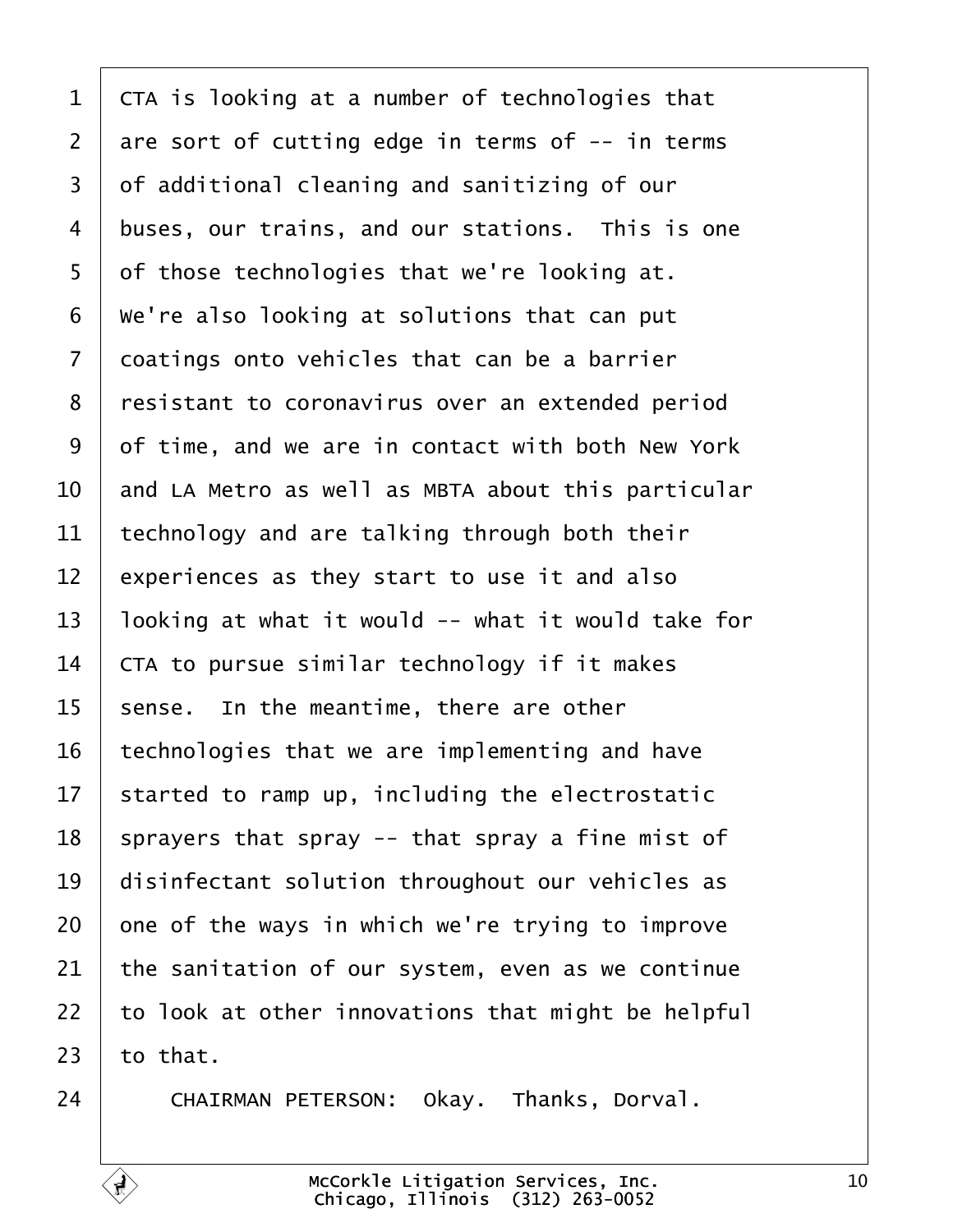<span id="page-10-0"></span>

| 1              | PRESIDENT CARTER: You're welcome.                 |
|----------------|---------------------------------------------------|
| $\overline{2}$ | MR. LONGHINI: Thank you. This is Greg             |
| 3              | Longhini.                                         |
| 4              | Thank you, Mr. Neubecker, for contacting          |
| 5              | us. And we'll be in touch.                        |
| 6              | Chairman Peterson, that concludes the             |
| 7              | public comment section of today's Board meeting.  |
| 8              | CHAIRMAN PETERSON: Thanks, Greg.                  |
| 9              | The next order of business today is the           |
| 10             | approval of the April 8th, 2020, Board minutes.   |
| 11             | The minutes were previously distributed. I will   |
| 12             | how entertain a motion to approve the minutes of  |
| 13             | the regular Board meeting of April 8, 2020.       |
| 14             | DIRECTOR REV. JAKES: Director Jakes, so           |
| 15             | moved.                                            |
| 16             | MR. NITZ: I'm sorry, Greg. I have to as you       |
| 17             | to pause for a minute. I have to add Karen        |
| 18             | Seimetz back to the call.                         |
| 19             | MR. LONGHINI: Yes. We'll stop for a second.       |
| 20             | MR. NITZ: She's back in. You can proceed.         |
| 21             | MR. LONGHINI: Okay. We were at the point of       |
| 22             | the motion to approve the minutes. Reverend Jakes |
| 23             | moved.                                            |
| 24             | DIRECTOR REV. MILLER: Second.                     |
|                |                                                   |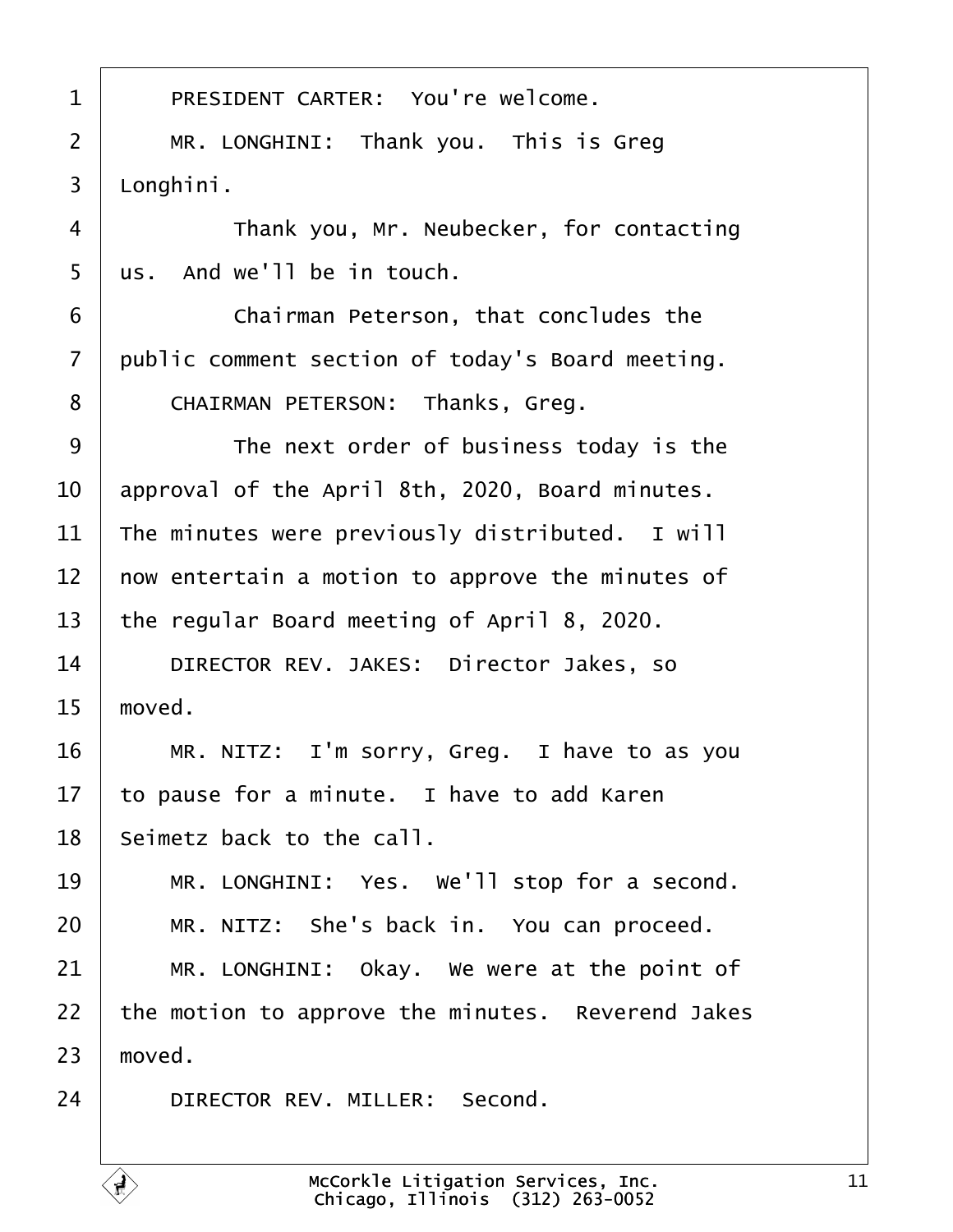<span id="page-11-0"></span>

| $\mathbf 1$    | MR. LONGHINI: Okay. Reverend Miller, you       |
|----------------|------------------------------------------------|
| 2              | want to second it?                             |
| 3              | DIRECTOR REV. MILLER: Reverend Miller,         |
| 4              | second.                                        |
| 5              | MR. LONGHINI: Okay. Reverend Miller seconds    |
| 6              | it. So I'll now take a roll call vote on those |
| $\overline{7}$ | minutes.                                       |
| 8              | Judge Chevere?                                 |
| 9              | DIRECTOR J. CHEVERE: Yes.                      |
| 10             | MR. LONGHINI: Reverend Jakes?                  |
| 11             | DIRECTOR REV. JAKES: Yes.                      |
| 12             | MR. LONGHINI: Reverend Miller?                 |
| 13             | DIRECTOR REV. MILLER: Yes.                     |
| 14             | MR. LONGHINI: Director Irvine?                 |
| 15             | <b>DIRECTOR IRVINE: Yes.</b>                   |
| 16             | MR. LONGHINI: Director Silva?                  |
| 17             | <b>DIRECTOR SILVA: Yes.</b>                    |
| 18             | MR. LONGHINI: Director Alva Rosales?           |
| 19             | DIRECTOR ALVA ROSALES: Yes.                    |
| 20             | MR. LONGHINI: Chairman Peterson?               |
| 21             | <b>CHAIRMAN PETERSON: Yes.</b>                 |
| 22             | MR. LONGHINI: The motion to approve the        |
| 23             | minutes is approved with seven yes votes.      |
| 24             | CHAIRMAN PETERSON: All right. Thanks, Greg.    |
|                |                                                |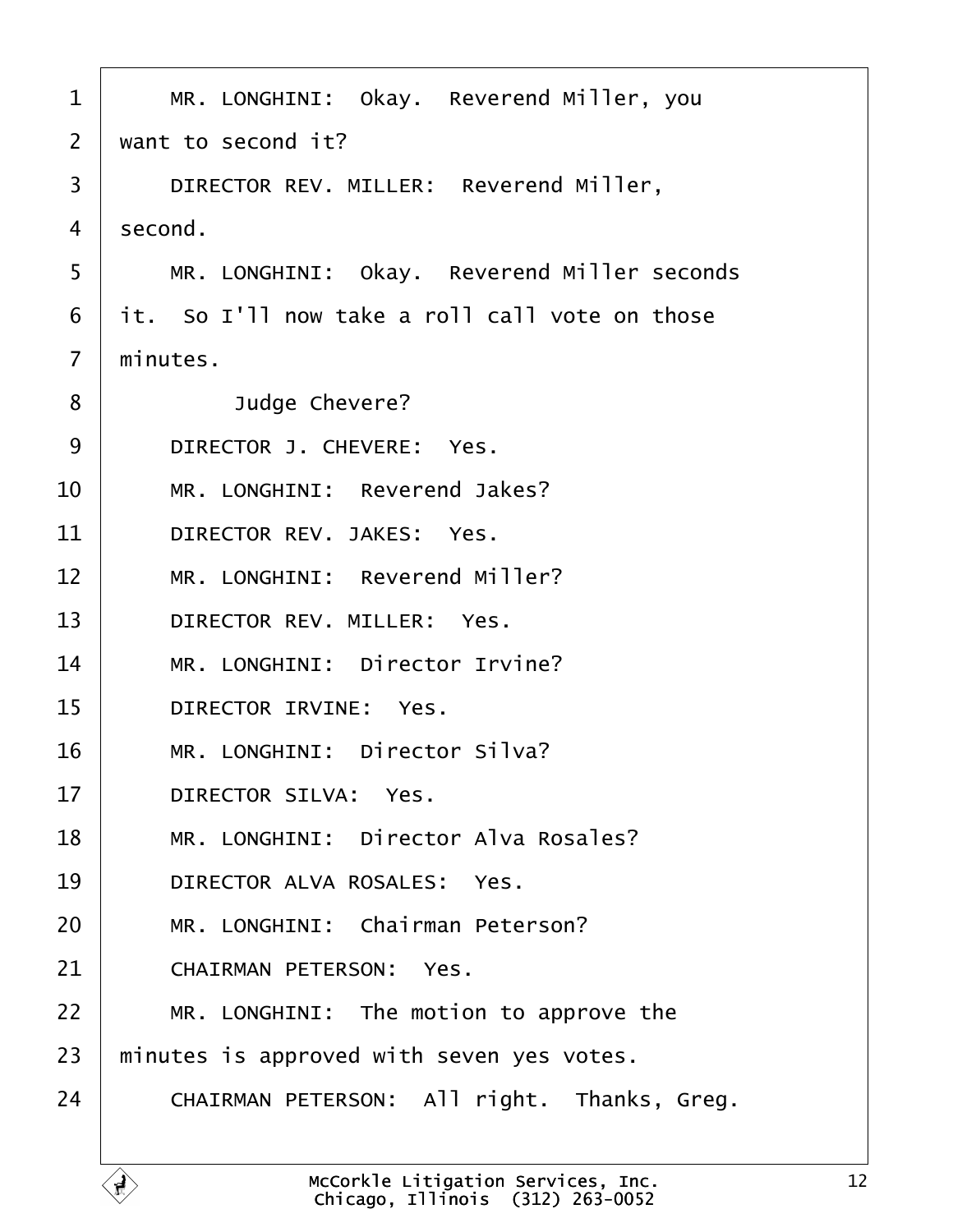<span id="page-12-0"></span>

| 1               | The next order of business is Board                 |
|-----------------|-----------------------------------------------------|
| $\overline{2}$  | matters. Karen?                                     |
| 3               | MS. SEIMETZ: Thank you, Chairman.                   |
| 4               | Chairman, before the Board is an                    |
| 5               | drdinance to replace Resolution No. 49-297, which   |
| 6               | is the resolution passed on June 2nd of 1949 which  |
| 7               | established the Employee Welfare Fund. The          |
| 8               | <b>Employee Welfare Fund is for the purposes of</b> |
| 9               | employee relations and employee hardship, and it    |
| 10              | is funded currently through the vending machine     |
| 11              | profits at vending machines at employee locations.  |
| 12              | It is coming before the Board today                 |
| 13              | because we are slightly amending its purpose to     |
| 14              | address, really, the pandemic. And what this        |
| 15              | particular revision will do will authorize the      |
| 16              | President of the CTA to add additional monies to    |
| 17 <sub>1</sub> | the fund to provide funeral expenses or death       |
| 18              | benefit to families of employees who pass away      |
| 19              | from COVID-19 where there is no other death         |
| 20              | benefit available.                                  |
| 21              | In addition, the funds will be                      |
| 22              | administered by five employees that are chosen by   |
| 23              | the Chairman pursuant to guidelines that the        |
| 24              | Chairman establishes. Going forward, there will     |
|                 |                                                     |

 $\overline{\Gamma}$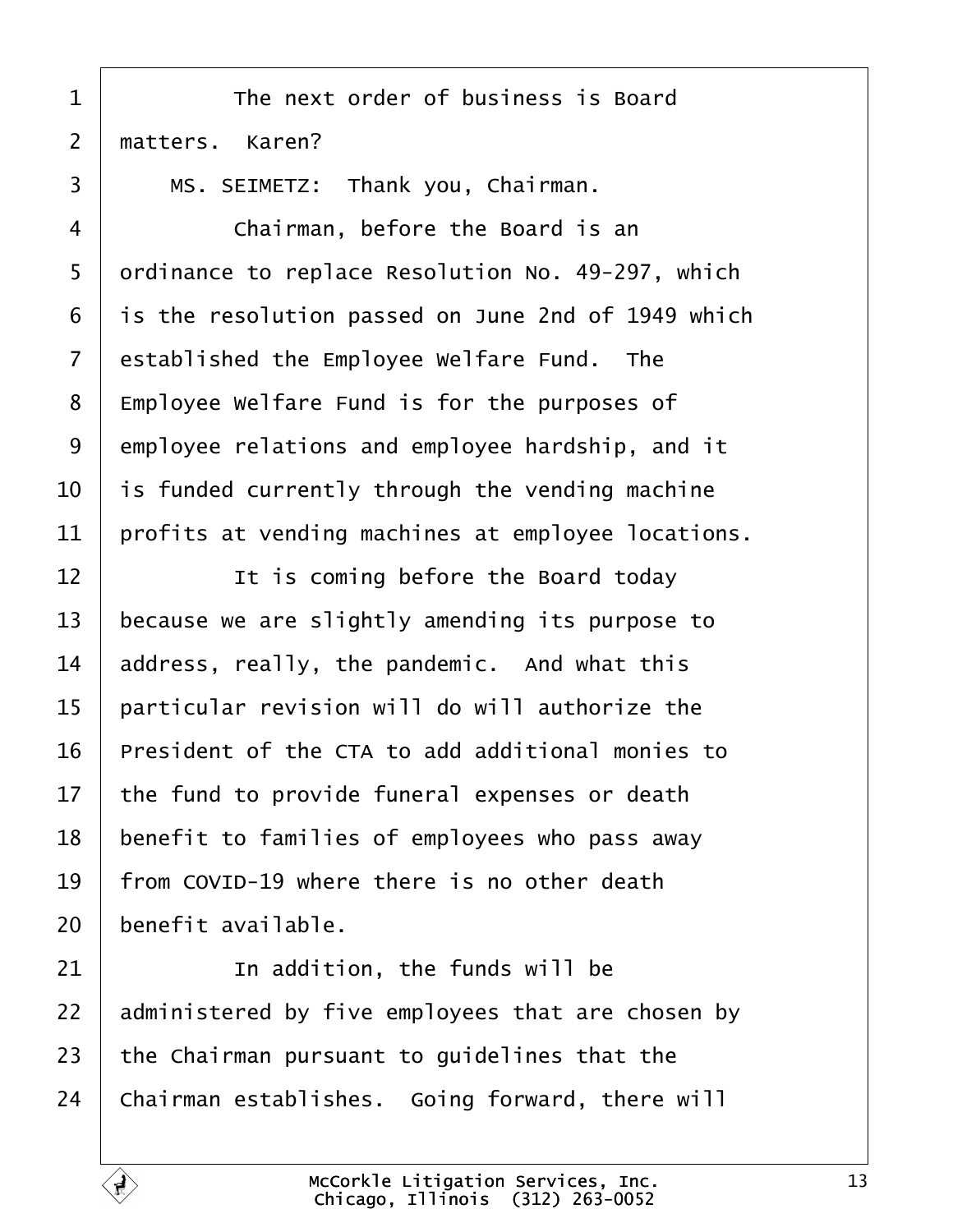<span id="page-13-0"></span>

| 1  | also be a yearly report through the transit Board  |
|----|----------------------------------------------------|
| 2  | identifying all the deposits into the fund as well |
| 3  | as all expenditures that the fund made.            |
| 4  | Happy to answer any questions.                     |
| 5  | <b>CHAIRMAN PETERSON: Any questions for Karen?</b> |
| 6  | (No response.)                                     |
| 7  | CHAIRMAN PETERSON: Hearing none, I will now        |
| 8  | donsider Board No. 4-A, an ordinance replacing     |
| 9  | resolution No. 49-207 [sic] establishing an        |
| 10 | Employee Welfare Fund, and ordinance No. 74-21     |
| 11 | amending resolution No. 49-297.                    |
| 12 | May I have a motion to approve?                    |
| 13 | DIRECTOR REV. JAKES: Director Jakes, so            |
| 14 | moved.                                             |
| 15 | DIRECTOR REV. MILLER: Director Miller,             |
| 16 | second.                                            |
| 17 | MR. LONGHINI: I will now take a roll call          |
| 18 | vote on this item.                                 |
| 19 | Judge Chevere?                                     |
| 20 | DIRECTOR J. CHEVERE: Yes.                          |
| 21 | MR. LONGHINI: Reverend Jakes?                      |
| 22 | DIRECTOR REV. JAKES: Yes.                          |
| 23 | MR. LONGHINI: Reverend Miller?                     |
| 24 | DIRECTOR REV. MILLER: Yes.                         |
|    |                                                    |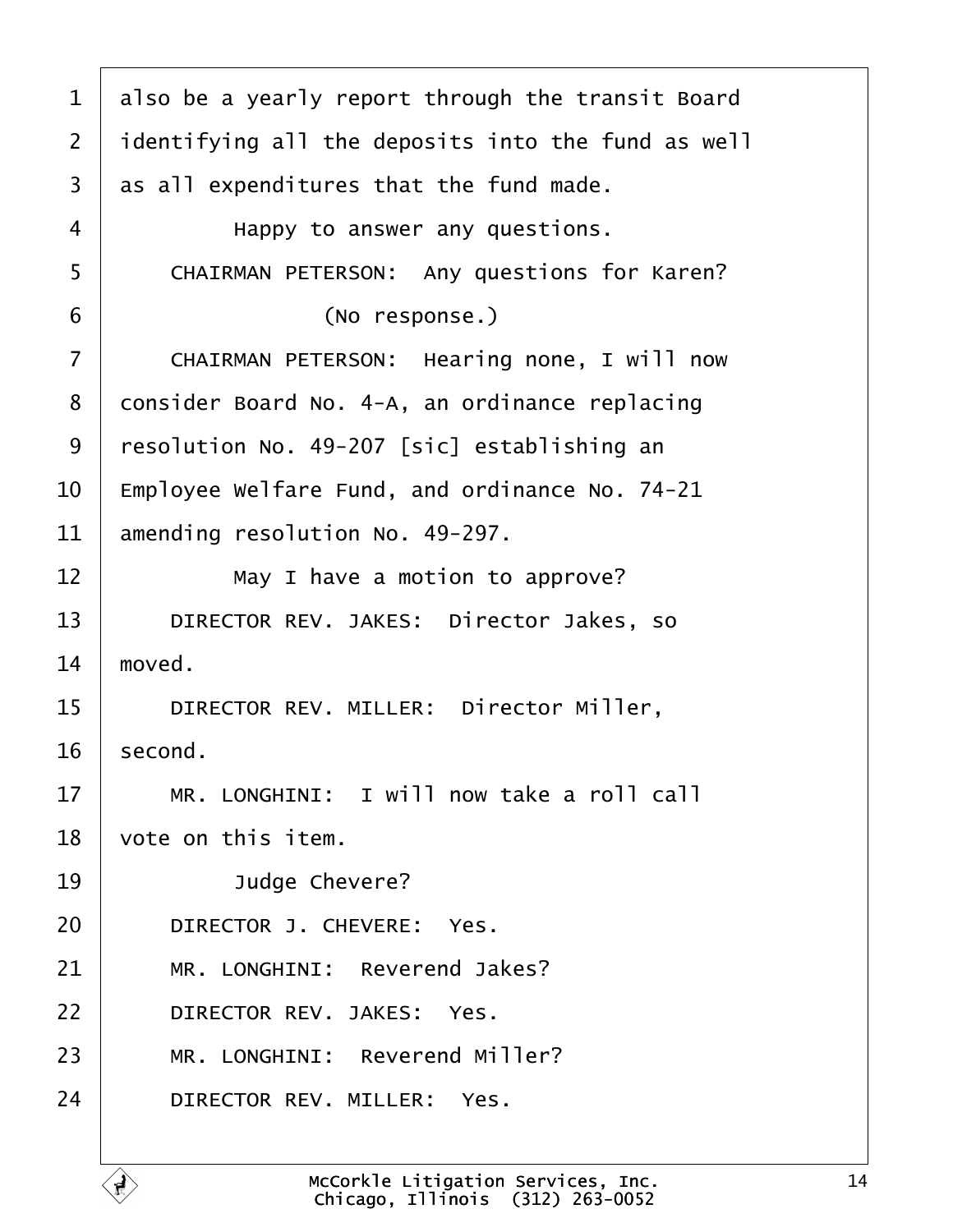<span id="page-14-0"></span>

| 1              | MR. LONGHINI: Director Irvine?                     |  |
|----------------|----------------------------------------------------|--|
| $\overline{2}$ | <b>DIRECTOR IRVINE: Yes.</b>                       |  |
| 3              | MR. LONGHINI: Director Silva?                      |  |
| $\overline{4}$ | <b>DIRECTOR SILVA: Yes.</b>                        |  |
| 5              | MR. LONGHINI: Director Alva Rosales?               |  |
| 6              | DIRECTOR ALVA ROSALES: Yes.                        |  |
| $\overline{7}$ | MR. LONGHINI: Chairman Peterson?                   |  |
| 8              | <b>CHAIRMAN PETERSON: Yes.</b>                     |  |
| 9              | MR. LONGHINI: That motion is approved with         |  |
| 10             | seven yes votes, sir.                              |  |
| 11             | CHAIRMAN PETERSON: Thank you, Greg.                |  |
| 12             | The next order of business is a report             |  |
| 13             | from the Committee on Strategic Planning and       |  |
| 14             | Service Delivery.                                  |  |
| 15             | Director Irvine.                                   |  |
| 16             | CTTEE. CHAIR IRVINE: Thank you, Chairman.          |  |
| 17             | The Committee on Strategic Planning and            |  |
| 18             | Service Delivery met this morning. The Committee   |  |
| 19             | approved the July 17, 2019, and January 15th,      |  |
| 20             | 2020, Committee minutes. The Committee also        |  |
| 21             | reviewed the following ordinance: An ordinance     |  |
| 22             | authorizing an additional experiment for bus route |  |
| 23             | No. 31/31st Street. After review, the Committee    |  |
| 24             | approved the ordinance, placed it on the omnibus   |  |
|                |                                                    |  |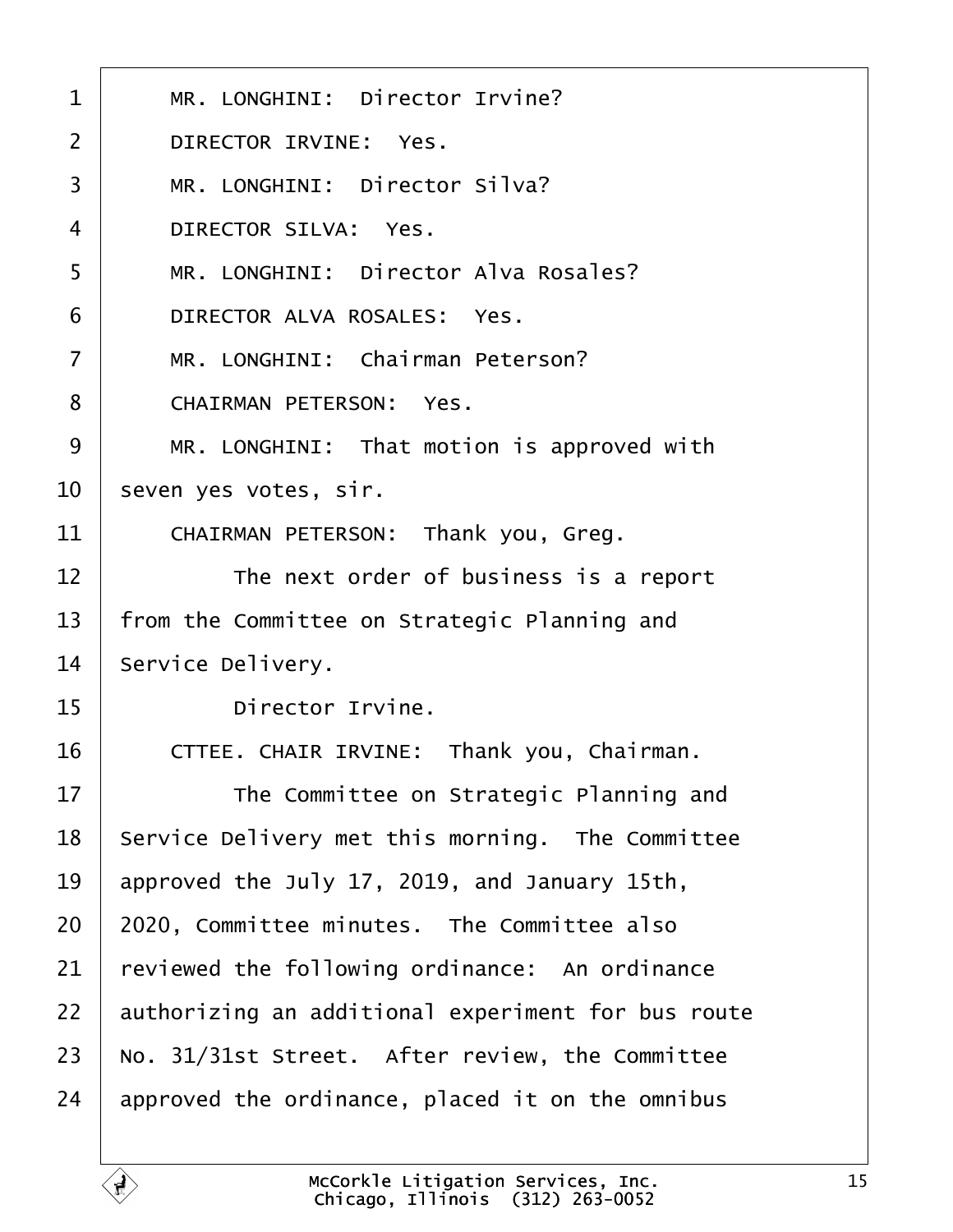- <span id="page-15-0"></span>1 for approval, and recommended Board approval of
- 2 the ordinance.
- 3 **That concludes my report, Chairman**
- 4 **Peterson.**
- 5 | CHAIRMAN PETERSON: All right. Thank you,
- 6 Director Irvine.
- 7 **Durit in Set I** Curnext order of business is a report
- 8 from the Committee on Finance, Audit and Budget.
- 9 | Director Silva.
- 10 CTTEE. CHAIR SILVA: The Committee on Finance,
- 11 Audit and Budget met earlier this morning. The
- 12 Committee approved the April 2020 Committee
- 13 minutes and reviewed the Finance Report.
- 14 **The Committee also reviewed the**
- 15 following: An ordinance amending Ordinance
- 16 No. 019-103 approving the fiscal year's 2020-2024
- 17 Capital Improvement Program. The Committee also
- 18 reviewed nine purchase and sales award contracts.
- 19 The Committee approved the ordinance and the nine
- 20 contracts and placed both the ordinance and the
- 21 hine contracts on the omnibus and recommended
- 22 Board approval of the omnibus.
- 23 **That concludes my report, Chairman**
- 24 Peterson.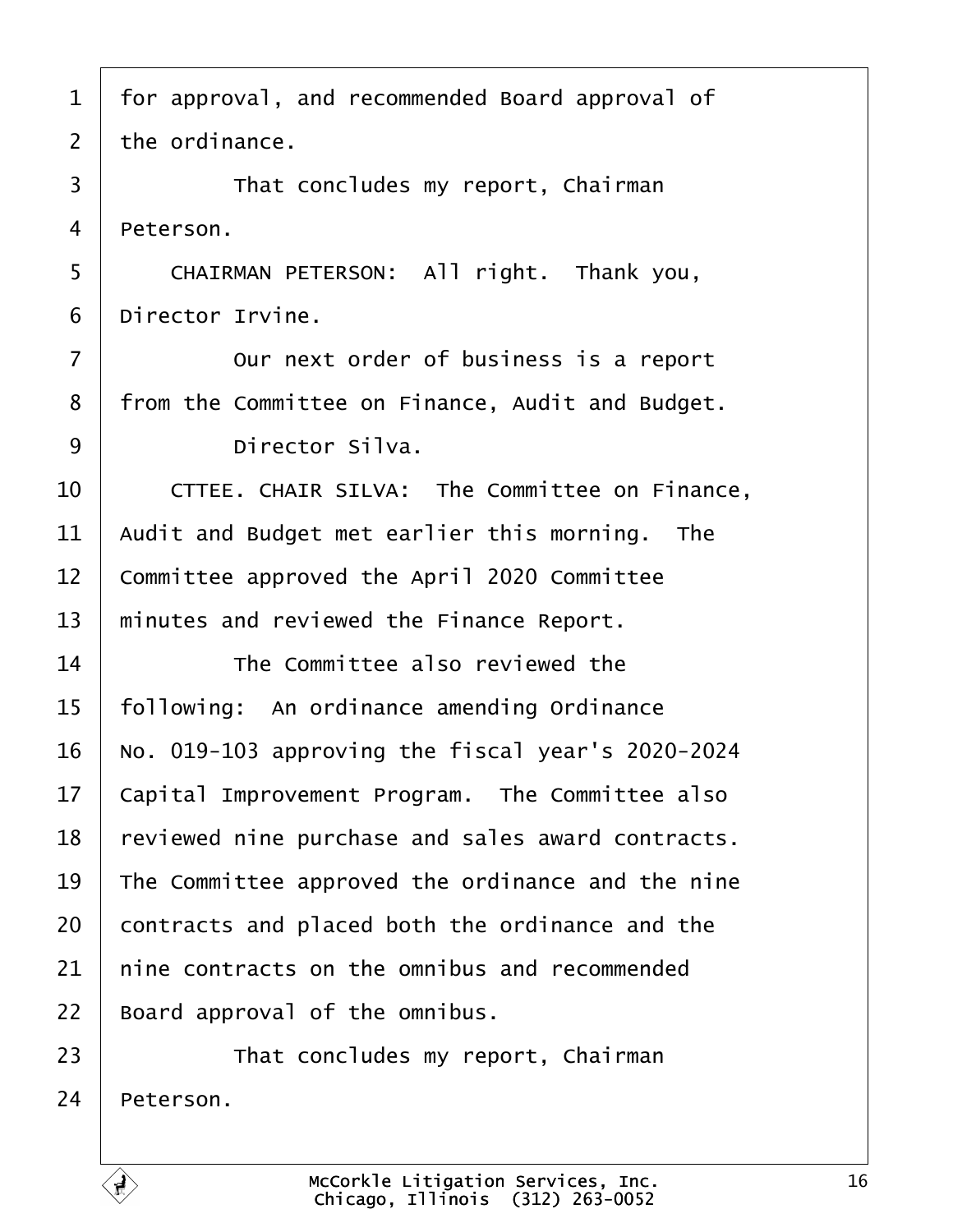| 1              | CHAIRMAN PETERSON: All right. Thank you,         |
|----------------|--------------------------------------------------|
| 2              | Director Silva.                                  |
| 3              | May I now have a motion to approve the           |
| 4              | dmnibus as stated by Directors Irvine and Silva? |
| 5              | DIRECTOR REV. JAKES: Director Jakes, so          |
| 6              | moved.                                           |
| $\overline{7}$ | DIRECTOR REV. MILLER: Director Miller,           |
| 8              | second.                                          |
| 9              | MR. LONGHINI: It's been moved and seconded.      |
| 10             | I'll take a roll call vote on the omnibus.       |
| 11             | Judge Chevere?                                   |
| 12             | DIRECTOR J. CHEVERE: Yes.                        |
| 13             | MR. LONGHINI: Reverend Jakes?                    |
| 14             | DIRECTOR REV. JAKES: Yes.                        |
| 15             | MR. LONGHINI: Reverend Miller?                   |
| 16             | DIRECTOR REV. MILLER: Yes.                       |
| 17             | MR. LONGHINI: Director Irvine?                   |
| 18             | DIRECTOR IRVINE: Yes.                            |
| 19             | MR. LONGHINI: Director Silva?                    |
| 20             | <b>DIRECTOR SILVA: Yes.</b>                      |
| 21             | MR. LONGHINI: Director Alva Rosales?             |
| 22             | DIRECTOR ALVA ROSALES: Yes.                      |
| 23             | MR. LONGHINI: Chairman Peterson?                 |
| 24             | <b>CHAIRMAN PETERSON: Yes.</b>                   |
|                |                                                  |

 $\sqrt{ }$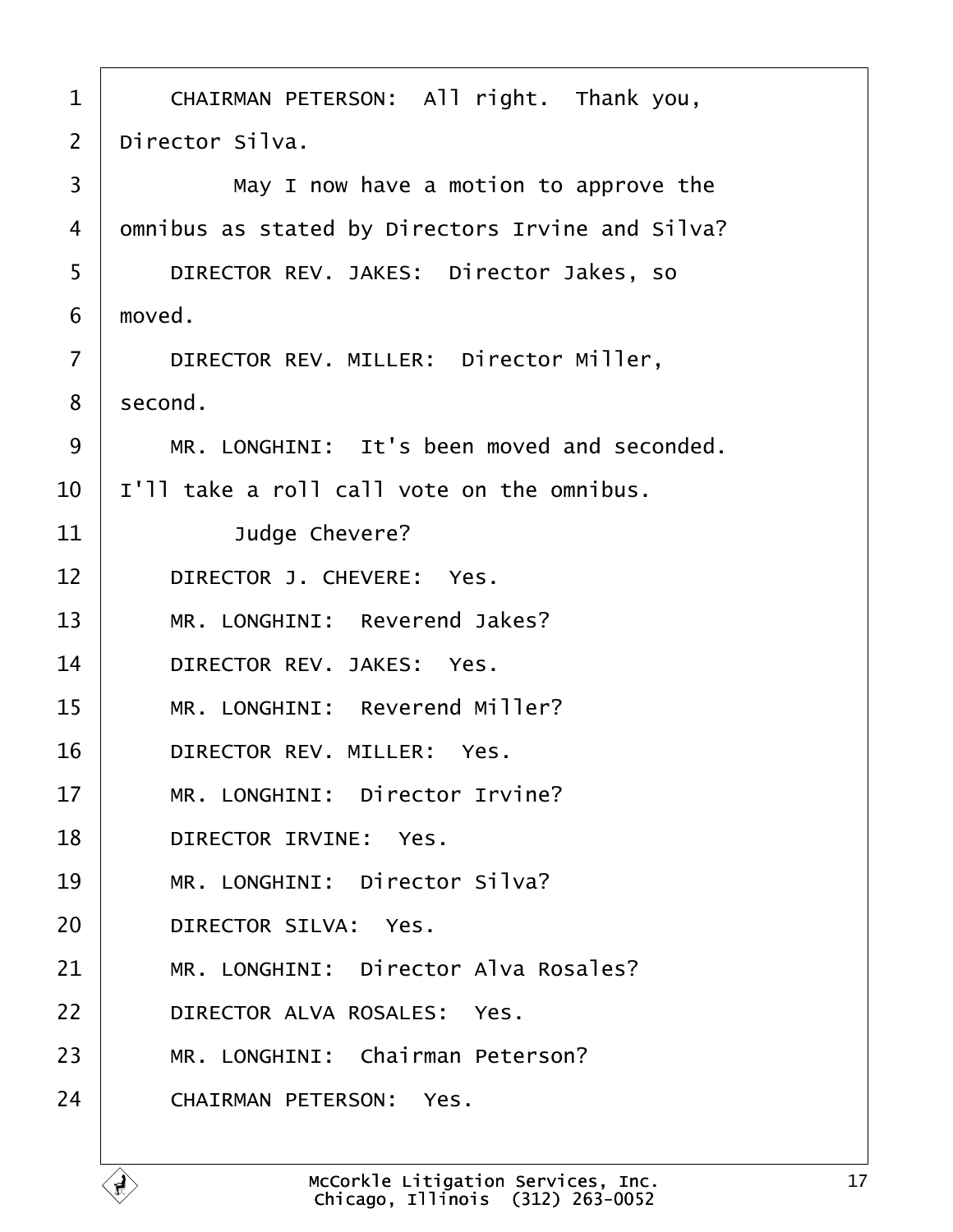| 1  | Judge Chevere.                                    |
|----|---------------------------------------------------|
| 2  | MR. LONGHINI: The motion to approve the           |
| 3  | dmnibus is approved with seven yes votes, sir.    |
| 4  | <b>CHAIRMAN PETERSON: Thanks, Greg.</b>           |
| 5  | The next agenda item is new business.             |
| 6  | Greg, is there any new business?                  |
| 7  | MR. LONGHINI: I am not aware of any.              |
| 8  | CHAIRMAN PETERSON: Thank you, Greg.               |
| 9  | With no further business to come before           |
| 10 | the Board, may I have a motion, then, to adjourn? |
| 11 | DIRECTOR REV. JAKES: Director Jakes, so           |
| 12 | moved.                                            |
| 13 | DIRECTOR REV. MILLER: Director Miller,            |
| 14 | second.                                           |
| 15 | MR. LONGHINI: I will take now take a vote on      |
| 16 | the adjournment motion.                           |
| 17 | Judge Chevere?                                    |
| 18 | DIRECTOR J. CHEVERE: Yes.                         |
| 19 | MR. LONGHINI: Reverend Jakes?                     |
| 20 | DIRECTOR REV. JAKES: Yes.                         |
| 21 | MR. LONGHINI: Reverend Miller?                    |
| 22 | DIRECTOR REV. MILLER: Yes.                        |
| 23 | MR. LONGHINI: Director Irvine?                    |
| 24 | DIRECTOR IRVINE: Yes.                             |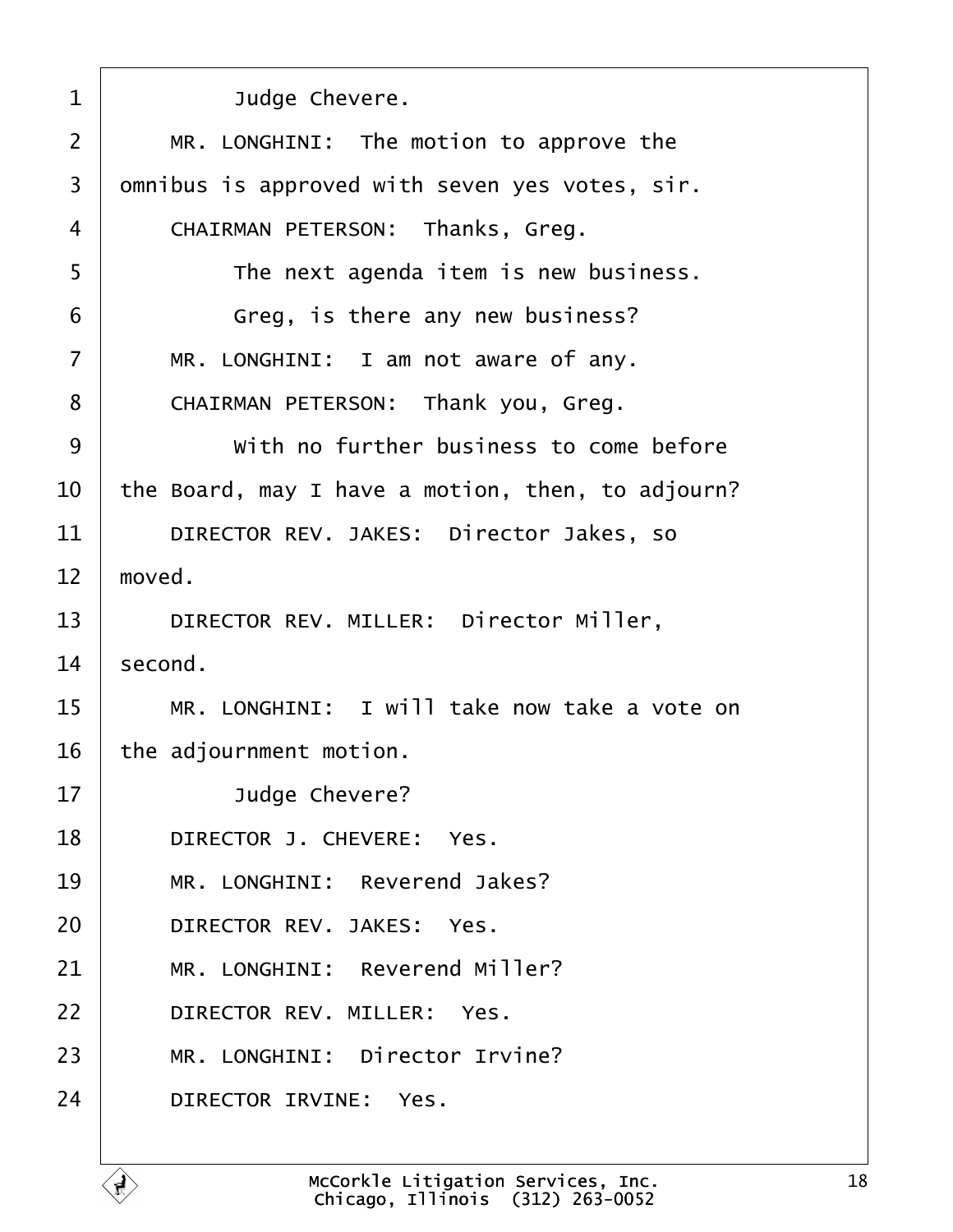| 1              | MR. LONGHINI: Director Silva?                   |
|----------------|-------------------------------------------------|
| $\overline{2}$ | <b>DIRECTOR SILVA: Yes.</b>                     |
| 3              | MR. LONGHINI: Director Alva Rosales?            |
| 4              | DIRECTOR ALVA ROSALES: Yes.                     |
| 5              | MR. LONGHINI: Chairman Peterson?                |
| 6              | <b>CHAIRMAN PETERSON: Yes.</b>                  |
| 7              | MR. LONGHINI: The motion to adjourn is          |
| 8              | approved with seven yes votes, sir.             |
| 9              | <b>CHAIRMAN PETERSON: Thanks, Greg.</b>         |
| 10             | Let me just say that I would pray and           |
| 11             | hope that everyone continue to stay healthy and |
| 12             | safe. And with that, we are adjourned.          |
| 13             | (Whereupon, the meeting of the                  |
| 14             | Chicago Transit Board adjourned                 |
| 15             | at 10:59 o'clock a.m.)                          |
| 16             |                                                 |
| 17             |                                                 |
| 18             |                                                 |
| 19             |                                                 |
| 20             |                                                 |
| 21             |                                                 |
| 22             |                                                 |
| 23             |                                                 |
| 24             |                                                 |
|                |                                                 |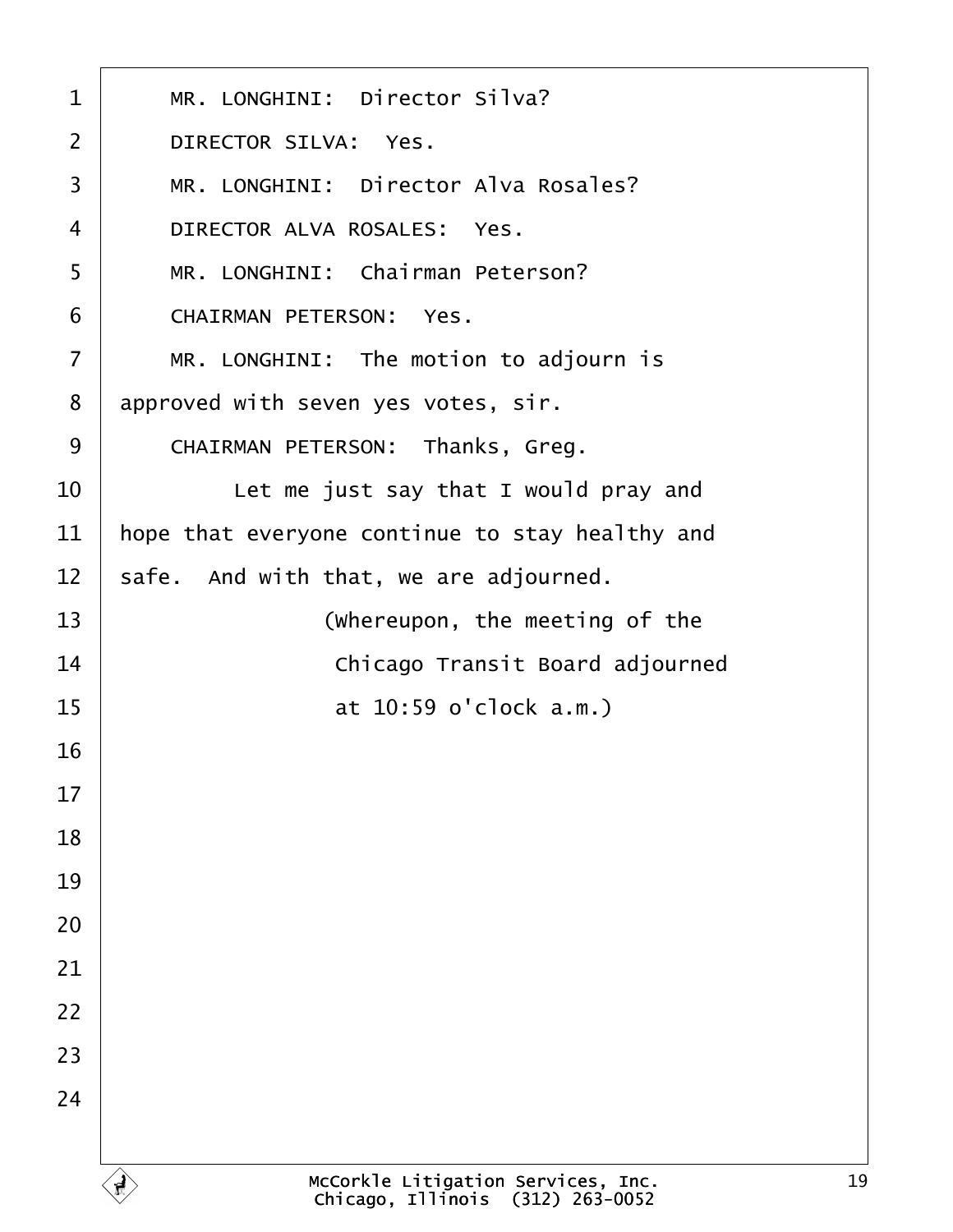| 1              | <b>STATE OF ILLINOIS</b><br>$\lambda$              |
|----------------|----------------------------------------------------|
| $\overline{2}$ | SS:<br>$\mathcal{L}$                               |
| 3              | <b>COUNTY OF COOK</b><br>$\rightarrow$             |
| $\overline{4}$ |                                                    |
| 5              | I, TRACY JONES, being first duly sworn, on         |
| 6              | dath says that she is a court reporter doing       |
| $\overline{7}$ | business in the State of Illinois; and that she    |
| 8              | reported in shorthand the proceedings of said      |
| 9              | Meeting, and that the foregoing is a true and      |
| 10             | correct transcript of her shorthand notes so taken |
| 11             | as aforesaid, and contains the proceedings given   |
| 12             | at said Meeting.                                   |
| 13             |                                                    |
| 14             |                                                    |
| 15             | TRACY JONES, CSR, RPR, CLR                         |
| 16             | LIC. NO. 084-004553                                |
| 17             |                                                    |
| 18             |                                                    |
| 19             |                                                    |
| 20             |                                                    |
| 21             |                                                    |
| 22             |                                                    |
| 23             |                                                    |
| 24             |                                                    |
|                |                                                    |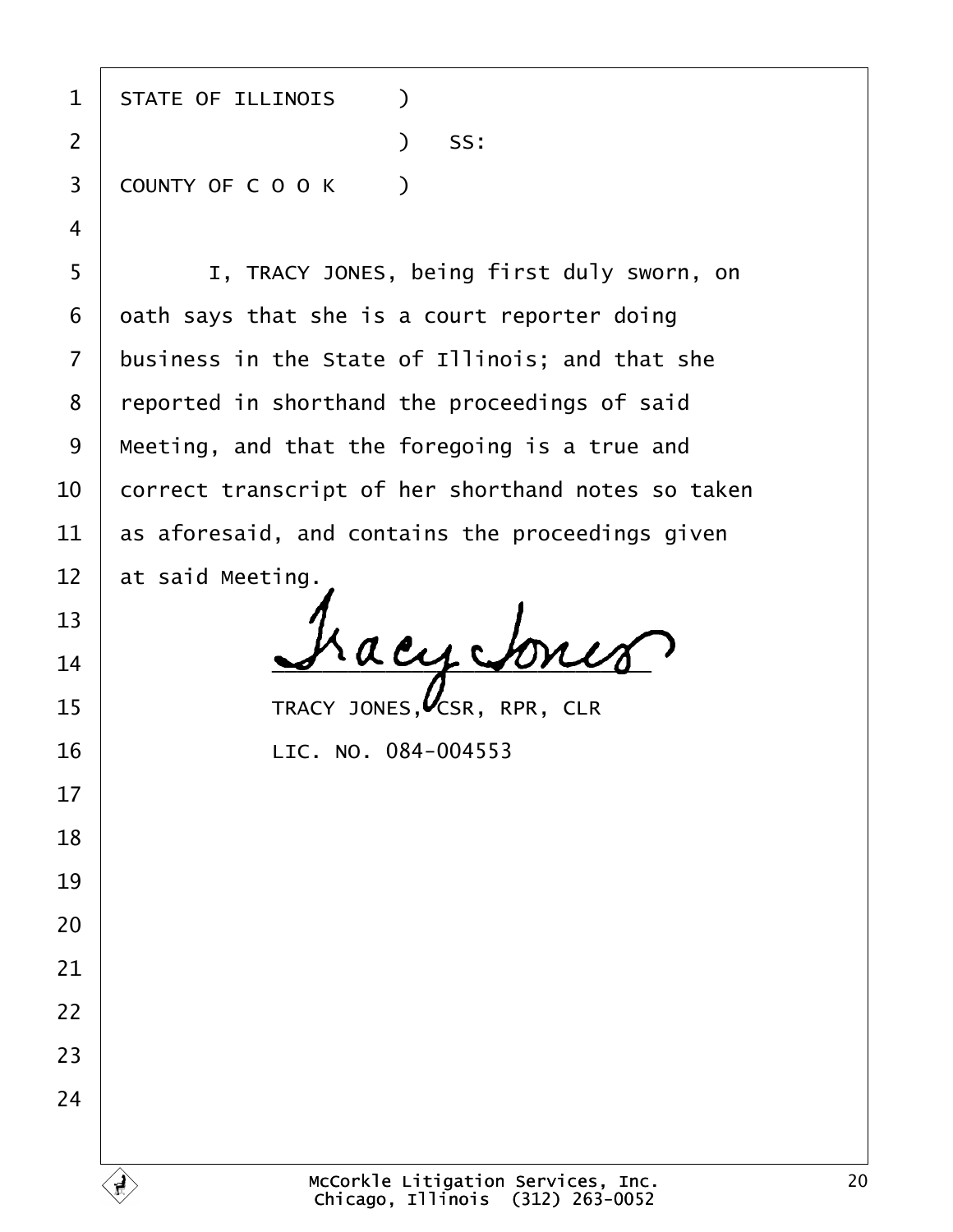\$ \$1,000  $7:6$  $$2.5$  $7:12$  $\bf{0}$ 019-103 16:16  $\mathbf{1}$ 13  $3:19$ 15  $8:6$  $15<sub>th</sub>$ 15:19  $17$ 15:19 1949  $13:6$  $\mathbf 2$ 2019  $15.19$ 2020 3:19 11:10,13 15:20 16:12 2020-10  $3:4$ 2020-2024 16:16 2020-37  $3:4$ 2020-7  $3.4$ 2500  $7:11$ 27  $7:23$ 27,000  $7:24$ 2nd  $13:6$  $\overline{3}$ 3,300  $6:24$ 31/31st 15:23  $\overline{\mathbf{4}}$  $4 - A$  $14:8$ 45  $8:7$ 49-207  $14:9$ 49-297 13:5 14:11  $\bf 7$  $74 - 21$  $14:10$ 8 8  $11:13$ 8th  $11:10$ 

9 9,900  $7:9$ A ability  $6:21$ accordance  $3:3$ action  $9:3$ actions  $5:16$ hha  $11.1713.16$ addition  $13:21$ additional  $10:3$  13:16 15:22 address 5:1 9:16 13:14 administered 13:22 ahead  $5:4$ air  $8:22$ allowing  $5:6$ Alva 4:8,9 12:18,19 15:5, 6 amending 13:13 14:11 16:15 approval 11:10 16:1,22 approve 11:12,22 12:22 14:12 approved 12:23 15:9.19.24  $16:1219$ approving  $16:16$ **April** 11:10,13 16:12 atmosphere  $6:9$ attention  $9:14$ **Attorney**  $3:6$ audio  $3:8$ **Audit** 16:8,11 Authority  $5.24$ authorize 13:15 authorizing  $15:22$ award  $16.18$ aware  $5:16$ **B** hack 11:18.20 bacteria 5:21 8:21 band  $6.8$ bands  $6:7$ 

barrier  $10:7$ beain  $3.14$ helieves  $6.20$ benefit 5:11 13:18,20 blindness  $8.20$ **Board** 3:2,13,19 4:13 5:1 9:3,18,24 11:7,10,13 13:1,4,12 14:1,8  $16.122$ **Board's**  $9.13$ break  $7:10$ **Brennan**  $6.2$ **Brenner** 6:4,208:14 bringing  $9:13$ brought  $4.22$ **Budget**  $16:8,11$ built  $7:3$ **hulbs**  $8.18$ burn  $6:12$ bus 8:2 15:22 **buses** 5:18 7:1 8:9 10:4 business 4:18 11:9 13:1 15:12  $16:7$ busy  $9.18$ C call 3:17,20 11:18 12:6  $14.17$ called  $8:14$ cancer  $6.11$ Capital 16:17 captioning  $3.10$ car  $7:4,6$ cars 5:18 6:24 7:7,8 8:2, 9.18 Carter 4:14 9:20,22 11:1 cause  $8:20$ **Center**  $6:2$ **CHAIR** 15:16 16:10 Chairman 3:14,16 4:10,11,17 5:6 9:11,20,21 10:24 11:6.8 12:20.21.24 13:3.4.23.24 14:5.7 15:7.8.11.16 16:3.5. 23 **Chevere** 3:22,23 12:8,9

14:19.20 Chicago  $3.218$ Chicago-based  $5.8$ China  $9.4$ chosen  $13.22$ cities  $9:4$ City  $5:17$ clean  $5:17$ cleaning 6:5 7:10 8:8 10:3 closed  $3:10$ coatings  $10:7$ Columbia 5:22 6:3 combats  $6.20$ comment 3:10 4:19,22 5:2,7  $11:7$ **Committee** 15:13 17 18 20 23 16:8,10,12,14,17,19 computer  $5:8$ concern  $8:9.10$ concerned  $5.13$ concludes 11:6 16:3,23 conducted  $3.7$ connection  $7:13$ connections  $7:20$ consulting  $5:9$ contact  $10:9$ contacting  $11:4$ continue  $10.21$ contracts 16:18,20,21 coronavirus  $5:236:2210:8$ coronaviruses  $6:19$ cost  $7:6,24$ coughs  $8.22$ Counsel  $4:15$ COVID-19  $5:146:208:219:16$  $13.19$ **CTA** 6:24 7:9,15,19,22 8:8 10:1,14 13:16 CTA's  $3.9$ **CTTEE**  $15:16.16:10$ cureuv.com  $7:2$ cutting  $10.2$ 

cycles  $7:10,11$  $\overline{D}$ **David**  $6:1.4$ death  $13.1719$ **Delivery** 15:14,18 deplete  $8.7$ deposits  $14.2$ devoid  $6:14$ **Director** 3:23 4:1,3,4,5,6.7.8. 9919111424 12:3.9.11.13.14.15. 16, 17, 18, 19 14: 13, 15,20,22,24 15:1,2, 3,4,5,6,15 16:6,9 **Directors**  $5:6$ disinfectant  $10.19$ distributed  $11:11$ **Dorval**  $4:14$  10:24 E earlier  $16:11$ Earth's  $6:9$ edge  $10.2$ effective  $5:19$ eight-week  $7:18$ electrostatic  $10:17$ **Fllen** 7:15 9:15 emerging 8:13.24 emissions  $8.4$ employee 13:7,8,9,11 14:10 employees  $13.18.22$ Enigma  $5:7$ entertain  $11:12$ equates  $7.12$ equipment  $7:19$ **ER**  $5:20$ essentially  $6:5$ established  $13:7$ establishes  $13.24$ establishing  $14.9$ estimate  $7.5$ **Executive**  $3:4$ 

expected  $6:23$ expenditures  $14.3$ expenses  $13.17$ experiences  $10:12$ experiment  $15.22$ expert  $5.9$ extended  $10:8$ eyeglass  $6:16$ F families 13:18 Far-uvc 8:15.18 fast  $9:6$ figure  $9:7$ figuring  $8.2$ **Finally**  $8:13$ **Finance** 16:8,10,13 financial  $5.10$ fine 10:18 firm  $5.9$ fiscal 16:16 follow-up  $9:15$ forensics  $5.8$ forward 9:14 13:24 fund 13:7,8,17 14:2,3,10 funded  $13:10$ funds 13:21 funeral  $13.17$ G General  $4.14$ General's  $3:6$ Germawavuv-c  $7.1$ glass  $8:3$ gloves 6:16 good 3:1,17 4:24 Governor  $3.5$ Grea 3:1,16 4:17,20 11:2,<br>8,16 12:24 15:11 guidance  $3:5$ guidelines 13:23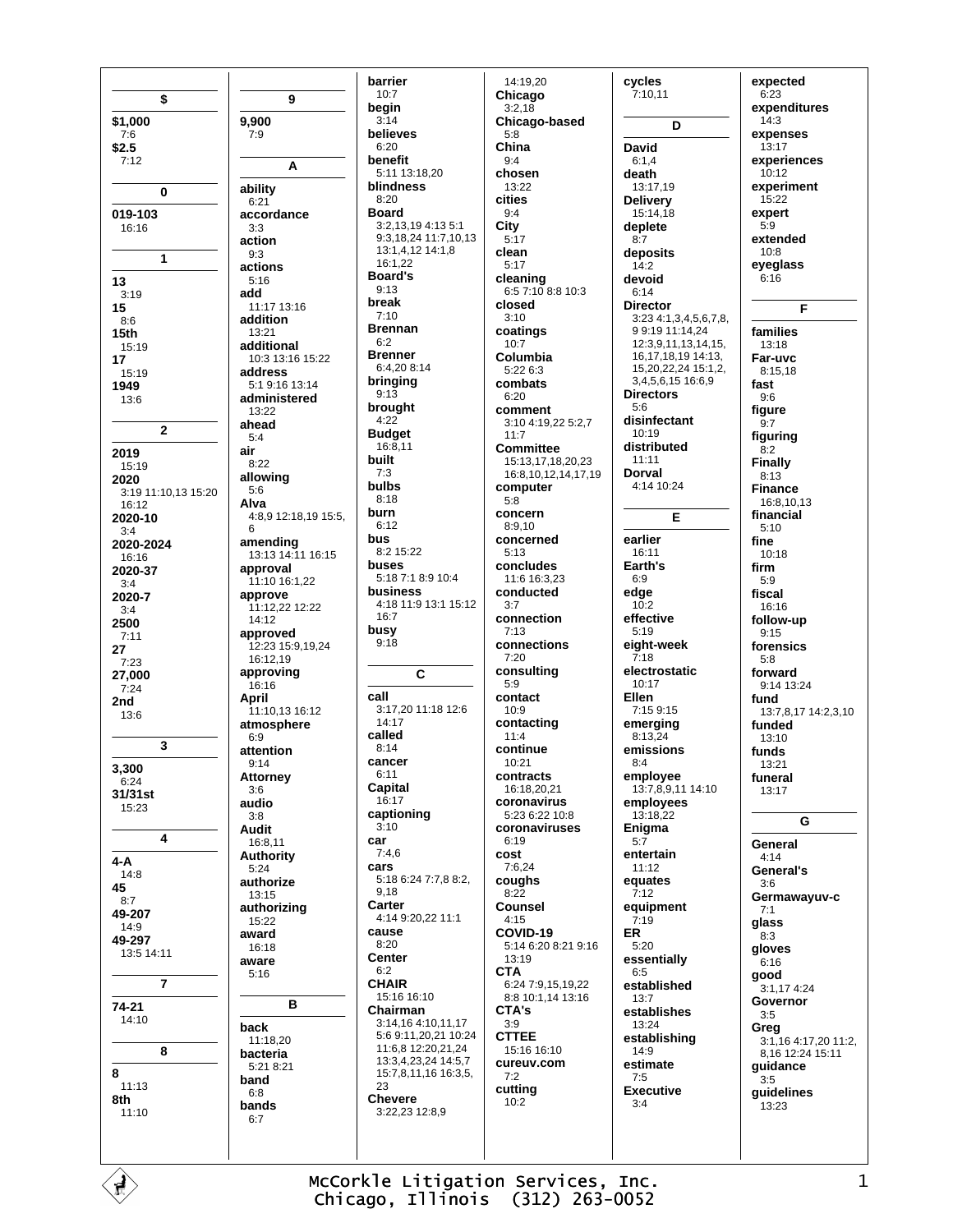$H$ happy 9:9 14:4 hardship  $13.9$ harmful 6:10.18 8:16 hearing  $9:8,14$  14:7 helpful  $10.22$ Herb  $4.22$ hospitals 5:20 6:12 humans  $6.118.1620$ hurt  $8:20$  $\blacksquare$ identifying  $14:2$ **Illinois**  $3:6$ imagine  $8:19$ immediately  $7:22$ implementing  $10:16$ important 8:24 9:24 importantly  $8:11$ improve  $10:20$ Improvement  $16.17$ including  $10.17$ industrial  $7.1$ information  $Q·1$ innovations 10:22 inside  $6:14$ interest  $5:10$ investigating  $7:16$ invited  $3:11$ Irvine 4:4,5 12:14,15 15:1, 2,15,16 16:6 issue  $9:17,23$ issued  $3:56$ issues  $8:1$ item  $14.18$  $\mathbf{J}$ Jakes 3:24 4:1 11:14,22 12:10,11 14:13,21, 22 January 15:19 job  $7:12$ 

join  $3:11$ Judae 3:22 12:8 14:19 July  $15:19$ June 13:6 K Karen 4:15 11:17 13:2 14:5 kill  $5.21, 23.66.821$ killed  $6:23$ kind  $6.21$  $\mathbf{L}$ LA 10:10 lack  $6:21$ lamps  $7:23$ lead  $7:18$ Lee  $4:23$ lethal  $6:9$ light 5:18 6:6,11,13 lighting  $9:13.16$ lights  $8:19$ limit  $5.3$ live  $3.9$ **locations**  $13:11$ logistics  $8.3$ long  $9:6$ Longhini  $3:1,2,21,24$  4:2,4,6, 8.10.12.21 11:2.3. 19.21 12:1.5.10.12. 14.16.18.20.22 14:17.21.23 15:1.3. 5.7.9 M machine  $13:10$ machines 13:11 made  $14.3$ make  $5:15$ makes 10:14 making  $5:12$ market  $8:18$ matter  $9:13$ matters  $13:2$ **MBTA**  $10:10$ 

**Mccormack**  $7:15$ meantime  $10.15$ medical  $5.9$ meeting 3:7,8,15,18 4:16 5:1  $11.713$ members  $4.13$ met 15:18 16:11 **Metro**  $10.10$ Metropolitan  $5.24$ **Miller** 4:2,3 11:24 12:1,3,5, 12,13 14:15,23,24 million  $7.12$ minute  $11:17$ minutes 5:3 8:6.7 11:10.11. 12 22 12 7 23 15 20 16:13 mist  $10:18$ monies  $13:16$ mornina 3:1,17 4:24 15:18  $16:11$ motion 7:3 11:12,22 12:22 14:12 15:9 moved 11:15,23 14:14 moving  $9:6$ **MTA**  $5:17$ N nearby  $6.15$ **Neubecker** 4:23,24 5:5 11:4 **NITZ** 11:16.20 note  $3.3$ number 3:12 10:1  $\mathbf{o}$ Office  $3:6$ omnibus 15:24 16:21.22 one-hour  $7:11$ order  $4:18$  7:21 11:9 13:1  $15:12.16:7$ ordered  $3:18$ Orders  $3.4$ ordinance 13:5 14:8.10 15:21. 24 16:2.15.19.20 outreach  $7:17$ overhead  $8.19$ 

overnight  $7:10$ ozone  $8.7$ P pandemic 13:14 participating  $4:15$ pass  $13.18$ passed  $13.6$ pause  $11:17$ penetrate  $6.8.8.15$ period  $10:8$ Peterson 3:14,16 4:10,11,17  $9:11.21$  10:24 11:6.8 12:20.21.24 14:5.7 15:7,8,11 16:4,5,24 pilot  $7:23$ piloting  $7:24$ Planning 15:13.17 point  $11:21$ present  $3.234.13$ president 4:14 5:7 7:15 9:20. 22 11:1 13:16 previously  $11:11$ **Pritzker**  $3.5$ proceed 11:20 Professor  $6.20$ profits 13:11 Program  $16:17$ prompt  $9:3$ protect 6:14 7:3 8:4,8 protection  $6:16$ proven  $6:19$ provide 13:17 provided  $3.12$ public 3:10 4:19,21 5:2,13  $11:7$ purchase 16:18 purpose  $13:13$ purposes  $13:8$ pursuant  $13.23$ pursue 10:14 pursues  $7:20$ pursuing  $7:17$ 

put 8:18 10:6  $\Omega$ questions  $9:2,9,10,12$  14:4,5 **auorum**  $4.12$  $\mathsf{R}$ Radiological  $6:2$ rail 5:17 6:24 7:4,7 8:2,9 ramp  $10.17$ receive  $5:11$ recommendation  $7.21$ recommendations  $5:11$ recommended 16:1,21 record  $4:13$ records  $5:9$ regular 3:18 11:13 relations 13:9 remarks  $5:3$ replace  $13:5$ replacing  $14:8$ report 14:1 15:12 16:3.7. 13.23 research 5:22 6:3 8:17 residually  $8:12$ resistant  $10.8$ resolution 13:5,6 14:9,11 resources  $9:2$ response  $14.6$ restaurants 8:23 retinas  $6:12$ **REV** 4:1,3 11:14,24 12:3, 11, 13 14: 13, 15, 22,  $24$ Reverend 3:24 4:2 11:22 12:1. 3,5,10,12 14:21,23 review  $15:23$ reviewed 15:21 16:13,14,18 revision  $13.15$ riders  $8:12$ risk  $8:12$ roll 3:20 12:6 14:17 room  $6.14$ 

rooms  $5:20.21$ **Rosales** 4:8,9 12:18,19 15:5, 6 roughly  $6:247:11$ route 15:22 S sales 16:18 sanitation 10:21 sanitize  $7:6.8$ sanitizing  $8.110.3$ schedule  $9:18$ scheduled  $3.18$ seconds  $12:5$ **Secretary**  $3:2,13,20$ section  $11.7$ **Seimetz** 4:15 11:18 13:3 sense  $10:15$ sensors  $7.3$ **Service** 15:14.18 share  $9.18$ show  $4:14$ shutoff  $7:3$ sic  $6.214.9$ Silva 4:6,7 5:6 9:19 12:16. 17 15:3,4 16:9,10 similar  $10.14$ single  $7:68:2$ sir 5:4 15:10 six- $7:18$ skin  $8:15$ slightly  $13.13$ solution  $10.19$ solutions  $10:6$ sort  $10.2$ speak  $7:14$ speaker  $4.2299.23$ speakers  $3:10.5:2$ speed  $7:21$ spray  $10.18$ sprayers 10:18